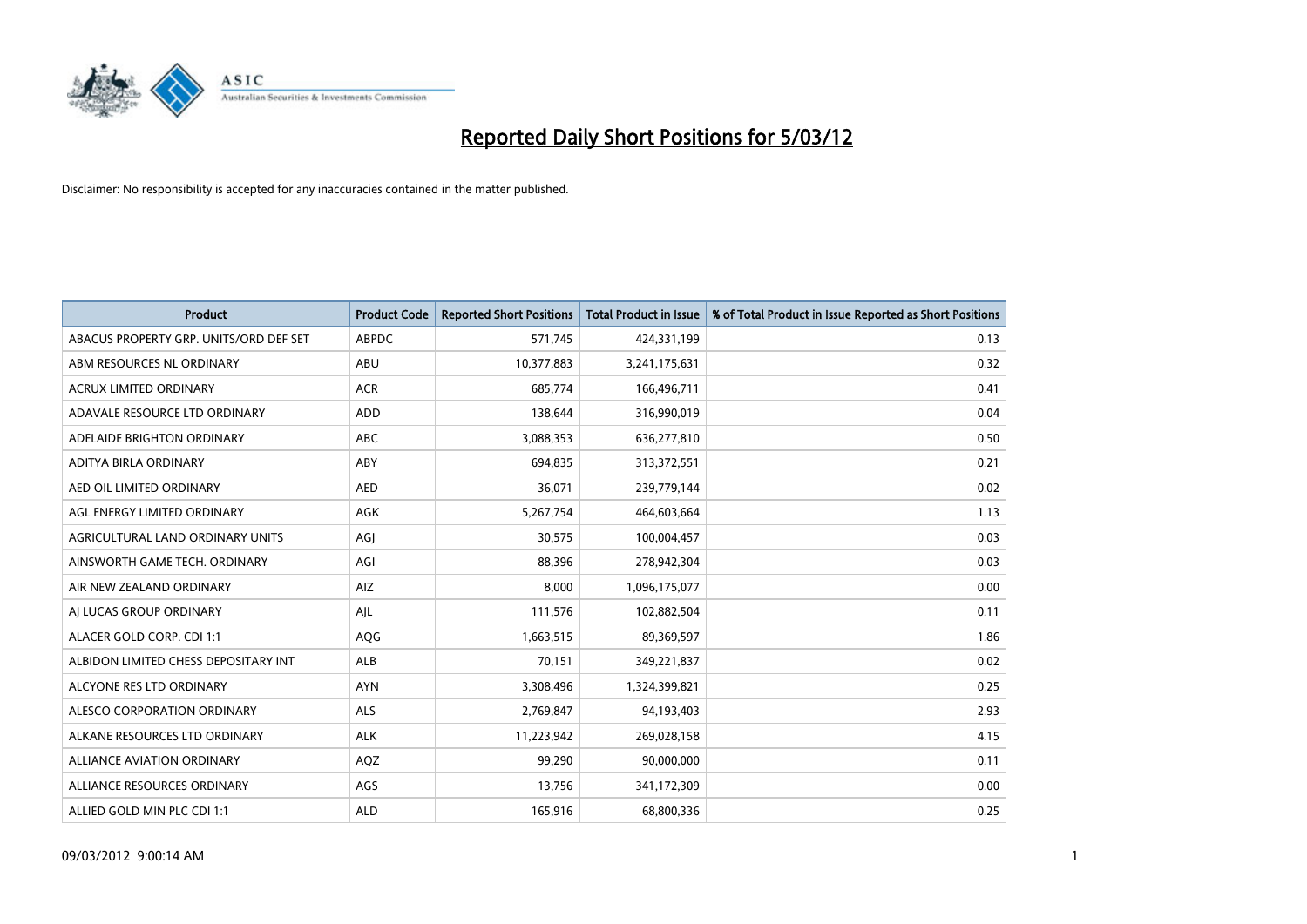

| <b>Product</b>                          | <b>Product Code</b> | <b>Reported Short Positions</b> | <b>Total Product in Issue</b> | % of Total Product in Issue Reported as Short Positions |
|-----------------------------------------|---------------------|---------------------------------|-------------------------------|---------------------------------------------------------|
| ALLIED HEALTH LTD ORDINARY              | AHZ                 | 109,920                         | 660,024,294                   | 0.02                                                    |
| ALTONA MINING LTD ORDINARY              | <b>AOH</b>          | 727,954                         | 522,091,038                   | 0.14                                                    |
| ALUMINA LIMITED ORDINARY                | <b>AWC</b>          | 55,942,744                      | 2,440,196,187                 | 2.27                                                    |
| AMADEUS ENERGY ORDINARY                 | AMU                 | 454,000                         | 274,608,734                   | 0.17                                                    |
| AMALGAMATED HOLDINGS ORDINARY           | AHD                 | 20,724                          | 157,533,146                   | 0.01                                                    |
| AMCOR LIMITED ORDINARY                  | AMC                 | 5,354,092                       | 1,206,684,923                 | 0.44                                                    |
| AMP LIMITED ORDINARY                    | AMP                 | 39,463,064                      | 2,854,672,784                 | 1.37                                                    |
| AMPELLA MINING ORDINARY                 | <b>AMX</b>          | 572,898                         | 229,062,032                   | 0.24                                                    |
| ANSELL LIMITED ORDINARY                 | <b>ANN</b>          | 3,378,578                       | 130,656,668                   | 2.57                                                    |
| ANTARES ENERGY LTD ORDINARY             | <b>AZZ</b>          | 182,021                         | 260,000,000                   | 0.07                                                    |
| ANZ BANKING GRP LTD ORDINARY            | ANZ                 | 18,448,639                      | 2,679,126,626                 | 0.63                                                    |
| APA GROUP STAPLED SECURITIES            | APA                 | 22,813,416                      | 639,334,625                   | 3.58                                                    |
| APEX MINERALS NL ORDINARY               | <b>AXM</b>          | 885,146                         | 5,550,243,713                 | 0.02                                                    |
| APN EUROPEAN RETAIL UNITS STAPLED SEC.  | AEZ                 | 11,832                          | 544,910,660                   | 0.00                                                    |
| APN NEWS & MEDIA ORDINARY               | <b>APN</b>          | 33,912,897                      | 630,211,415                   | 5.37                                                    |
| AQUARIUS PLATINUM. ORDINARY             | <b>AQP</b>          | 7,191,545                       | 470,312,578                   | 1.52                                                    |
| AQUILA RESOURCES ORDINARY               | <b>AQA</b>          | 5,423,927                       | 411,804,442                   | 1.26                                                    |
| ARAFURA RESOURCE LTD ORDINARY           | <b>ARU</b>          | 12,065,120                      | 367,980,342                   | 3.27                                                    |
| ARB CORPORATION ORDINARY                | ARP                 | 120,270                         | 72,481,302                    | 0.15                                                    |
| ARDENT LEISURE GROUP STAPLED SECURITIES | AAD                 | 1,717,109                       | 331,613,862                   | 0.52                                                    |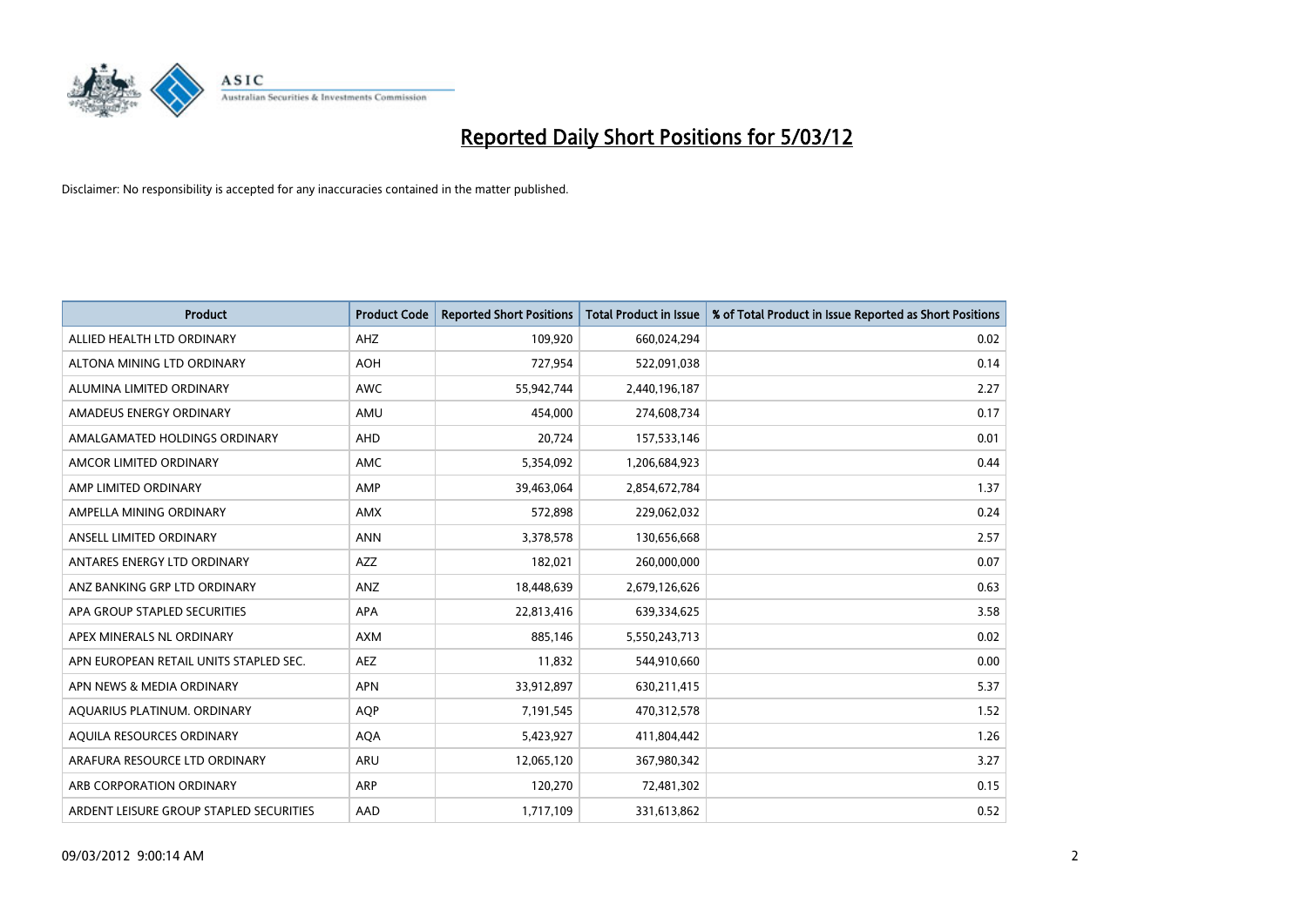

| <b>Product</b>                          | <b>Product Code</b> | <b>Reported Short Positions</b> | <b>Total Product in Issue</b> | % of Total Product in Issue Reported as Short Positions |
|-----------------------------------------|---------------------|---------------------------------|-------------------------------|---------------------------------------------------------|
| ARISTOCRAT LEISURE ORDINARY             | ALL                 | 17,900,529                      | 543,181,024                   | 3.29                                                    |
| ASCIANO LIMITED ORDINARY                | <b>AIO</b>          | 9,262,273                       | 975,385,664                   | 0.94                                                    |
| ASG GROUP LIMITED ORDINARY              | <b>ASZ</b>          | 89,990                          | 171,456,889                   | 0.05                                                    |
| ASPEN GROUP ORD/UNITS STAPLED           | APZ                 | 1,100,573                       | 596,206,393                   | 0.18                                                    |
| ASPIRE MINING LTD ORDINARY              | AKM                 | 377,623                         | 620,594,556                   | 0.05                                                    |
| <b>ASTON RES LTD ORDINARY</b>           | <b>AZT</b>          | 994,883                         | 204,668,861                   | 0.48                                                    |
| ASTRO JAP PROP GROUP STAPLED SECURITIES | AJA                 | 45,834                          | 58,445,002                    | 0.07                                                    |
| ASX LIMITED ORDINARY                    | ASX                 | 3,049,953                       | 175,136,729                   | 1.74                                                    |
| ATLANTIC LIMITED ORDINARY               | ATI                 | 1.300                           | 139,376,934                   | 0.00                                                    |
| ATLAS IRON LIMITED ORDINARY             | <b>AGO</b>          | 15,710,892                      | 894,874,560                   | 1.73                                                    |
| AURORA OIL & GAS ORDINARY               | AUT                 | 6,985,018                       | 411,655,343                   | 1.69                                                    |
| AUSDRILL LIMITED ORDINARY               | ASL                 | 766,174                         | 303,288,155                   | 0.24                                                    |
| AUSENCO LIMITED ORDINARY                | AAX                 | 1,379,383                       | 123,258,843                   | 1.12                                                    |
| AUSGOLD LIMITED ORDINARY                | <b>AUC</b>          | 27,600                          | 120,488,473                   | 0.02                                                    |
| <b>AUSTAL LIMITED ORDINARY</b>          | ASB                 | 646,232                         | 188,069,638                   | 0.34                                                    |
| AUSTAR UNITED ORDINARY                  | <b>AUN</b>          | 5,898,588                       | 1,271,505,737                 | 0.46                                                    |
| AUSTBROKERS HOLDINGS ORDINARY           | <b>AUB</b>          | 718                             | 55,545,576                    | 0.00                                                    |
| AUSTIN ENGINEERING ORDINARY             | ANG                 | 17,120                          | 72,314,403                    | 0.02                                                    |
| <b>AUSTRALAND ASSETS ASSETS</b>         | AAZPB               | 1,168                           | 2,750,000                     | 0.04                                                    |
| AUSTRALAND PROPERTY STAPLED SECURITY    | <b>ALZ</b>          | 1,177,995                       | 576,846,597                   | 0.19                                                    |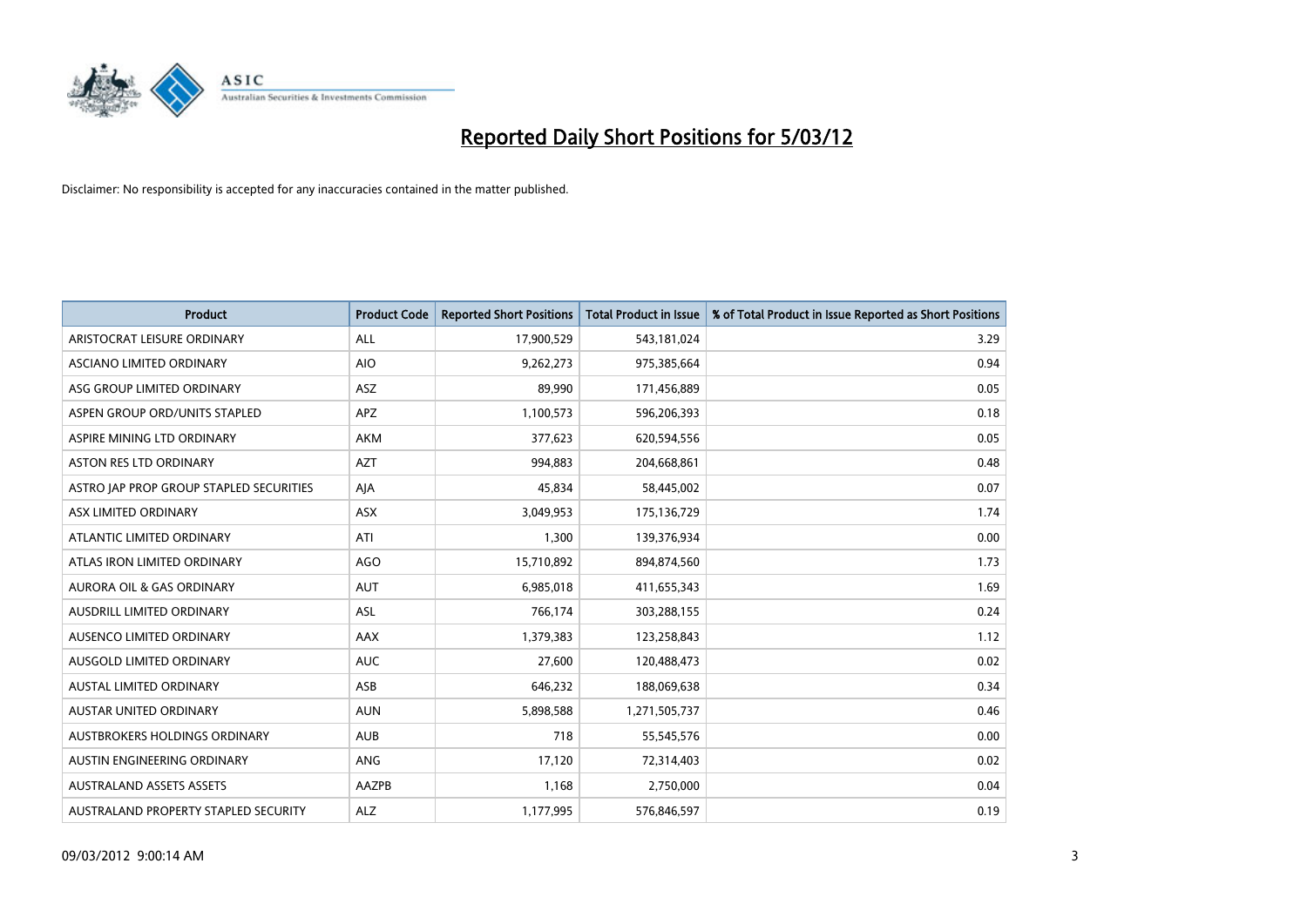

| <b>Product</b>                      | <b>Product Code</b> | <b>Reported Short Positions</b> | <b>Total Product in Issue</b> | % of Total Product in Issue Reported as Short Positions |
|-------------------------------------|---------------------|---------------------------------|-------------------------------|---------------------------------------------------------|
| AUSTRALIAN AGRICULT, ORDINARY       | AAC                 | 816,254                         | 312,861,135                   | 0.24                                                    |
| AUSTRALIAN EDUCATION UNITS          | <b>AEU</b>          | 625,000                         | 175,465,397                   | 0.36                                                    |
| AUSTRALIAN INFRASTR. UNITS/ORDINARY | <b>AIX</b>          | 13,038,032                      | 620,733,944                   | 2.08                                                    |
| AUSTRALIAN MINES LTD ORDINARY       | <b>AUZ</b>          | 1,400,000                       | 636,910,317                   | 0.22                                                    |
| AUSTRALIAN PHARM, ORDINARY          | API                 | 298,575                         | 488,115,883                   | 0.06                                                    |
| <b>AUTOMOTIVE HOLDINGS ORDINARY</b> | AHE                 | 54,791                          | 260,579,682                   | 0.02                                                    |
| AVEXA LIMITED ORDINARY              | <b>AVX</b>          | 243,657                         | 847,688,779                   | 0.03                                                    |
| AVIENNINGS LIMITED ORDINARY         | <b>AVJ</b>          | 851                             | 274,588,694                   | 0.00                                                    |
| AWE LIMITED ORDINARY                | <b>AWE</b>          | 1,916,741                       | 521,871,941                   | 0.36                                                    |
| AZIMUTH RES LTD ORDINARY            | <b>AZH</b>          | 224,968                         | 392,600,724                   | 0.06                                                    |
| AZUMAH RESOURCES ORDINARY           | <b>AZM</b>          | 3,692,701                       | 332,425,356                   | 1.11                                                    |
| BANDANNA ENERGY ORDINARY            | <b>BND</b>          | 2,994,375                       | 528,481,199                   | 0.56                                                    |
| BANK OF QUEENSLAND. ORDINARY        | <b>BOO</b>          | 7,475,799                       | 229,598,329                   | 3.25                                                    |
| <b>BASE RES LIMITED ORDINARY</b>    | <b>BSE</b>          | 1,205,445                       | 460,440,029                   | 0.26                                                    |
| <b>BATHURST RESOURCES ORDINARY</b>  | <b>BTU</b>          | 10,359,196                      | 692,447,997                   | 1.49                                                    |
| BC IRON LIMITED ORDINARY            | <b>BCI</b>          | 271,400                         | 103,861,000                   | 0.26                                                    |
| BEACH ENERGY LIMITED ORDINARY       | <b>BPT</b>          | 75,168,950                      | 1,113,497,051                 | 6.76                                                    |
| BEADELL RESOURCE LTD ORDINARY       | <b>BDR</b>          | 4,351,060                       | 657,906,946                   | 0.68                                                    |
| BENDIGO AND ADELAIDE ORDINARY       | <b>BEN</b>          | 7,876,586                       | 384, 382, 783                 | 2.02                                                    |
| BERKELEY RESOURCES ORDINARY         | <b>BKY</b>          | 180,122                         | 174,298,273                   | 0.10                                                    |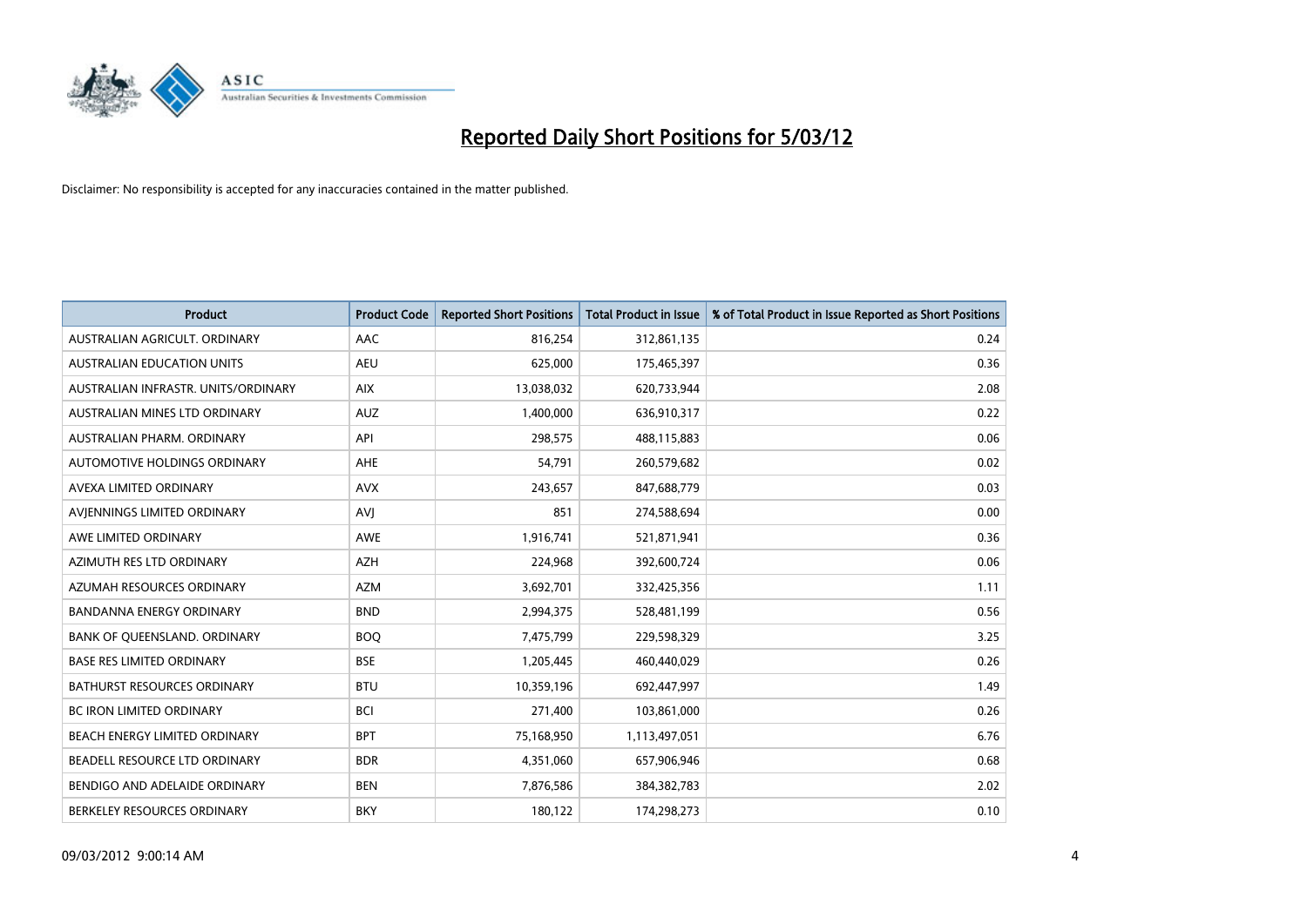

| <b>Product</b>                       | <b>Product Code</b> | <b>Reported Short Positions</b> | <b>Total Product in Issue</b> | % of Total Product in Issue Reported as Short Positions |
|--------------------------------------|---------------------|---------------------------------|-------------------------------|---------------------------------------------------------|
| BETASHARES ASX RES ETF UNITS         | <b>ORE</b>          | 94,330                          | 4,220,217                     | 2.24                                                    |
| <b>BHP BILLITON LIMITED ORDINARY</b> | <b>BHP</b>          | 19,461,014                      | 3,211,691,105                 | 0.57                                                    |
| <b>BILLABONG ORDINARY</b>            | <b>BBG</b>          | 29,727,563                      | 255,102,103                   | 11.61                                                   |
| <b>BIOTA HOLDINGS ORDINARY</b>       | <b>BTA</b>          | 1,752,405                       | 181,703,711                   | 0.96                                                    |
| <b>BISALLOY STEEL ORDINARY</b>       | <b>BIS</b>          | 84,480                          | 43,291,509                    | 0.20                                                    |
| BKI INVESTMENT LTD ORDINARY          | BKI                 | 508                             | 425,549,573                   | 0.00                                                    |
| <b>BLACKTHORN RESOURCES ORDINARY</b> | <b>BTR</b>          | 135,398                         | 122,918,000                   | 0.11                                                    |
| BLUESCOPE STEEL LTD ORDINARY         | <b>BSL</b>          | 34,199,542                      | 3,349,185,247                 | 1.01                                                    |
| <b>BOART LONGYEAR ORDINARY</b>       | <b>BLY</b>          | 5,073,457                       | 461,163,412                   | 1.11                                                    |
| <b>BOOM LOGISTICS ORDINARY</b>       | <b>BOL</b>          | 338,639                         | 468,663,585                   | 0.07                                                    |
| BORAL LIMITED. ORDINARY              | <b>BLD</b>          | 30,309,453                      | 744,729,957                   | 4.04                                                    |
| BOTSWANA METALS LTD ORDINARY         | <b>BML</b>          | 7,000                           | 143,717,013                   | 0.00                                                    |
| <b>BRADKEN LIMITED ORDINARY</b>      | <b>BKN</b>          | 4,926,725                       | 166,624,800                   | 2.96                                                    |
| <b>BRAMBLES LIMITED ORDINARY</b>     | <b>BXB</b>          | 12,766,308                      | 1,480,411,334                 | 0.86                                                    |
| BREVILLE GROUP LTD ORDINARY          | <b>BRG</b>          | 16,172                          | 130,095,322                   | 0.01                                                    |
| BRICKWORKS LIMITED ORDINARY          | <b>BKW</b>          | 10,737                          | 147,567,333                   | 0.01                                                    |
| <b>BROCKMAN RESOURCES ORDINARY</b>   | <b>BRM</b>          | 110,127                         | 144,933,151                   | 0.07                                                    |
| BT INVESTMENT MNGMNT ORDINARY        | <b>BTT</b>          | 41,600                          | 267,906,977                   | 0.01                                                    |
| <b>BURU ENERGY ORDINARY</b>          | <b>BRU</b>          | 6,292,424                       | 234,204,477                   | 2.69                                                    |
| <b>BWP TRUST ORDINARY UNITS</b>      | <b>BWP</b>          | 566,611                         | 525,255,093                   | 0.10                                                    |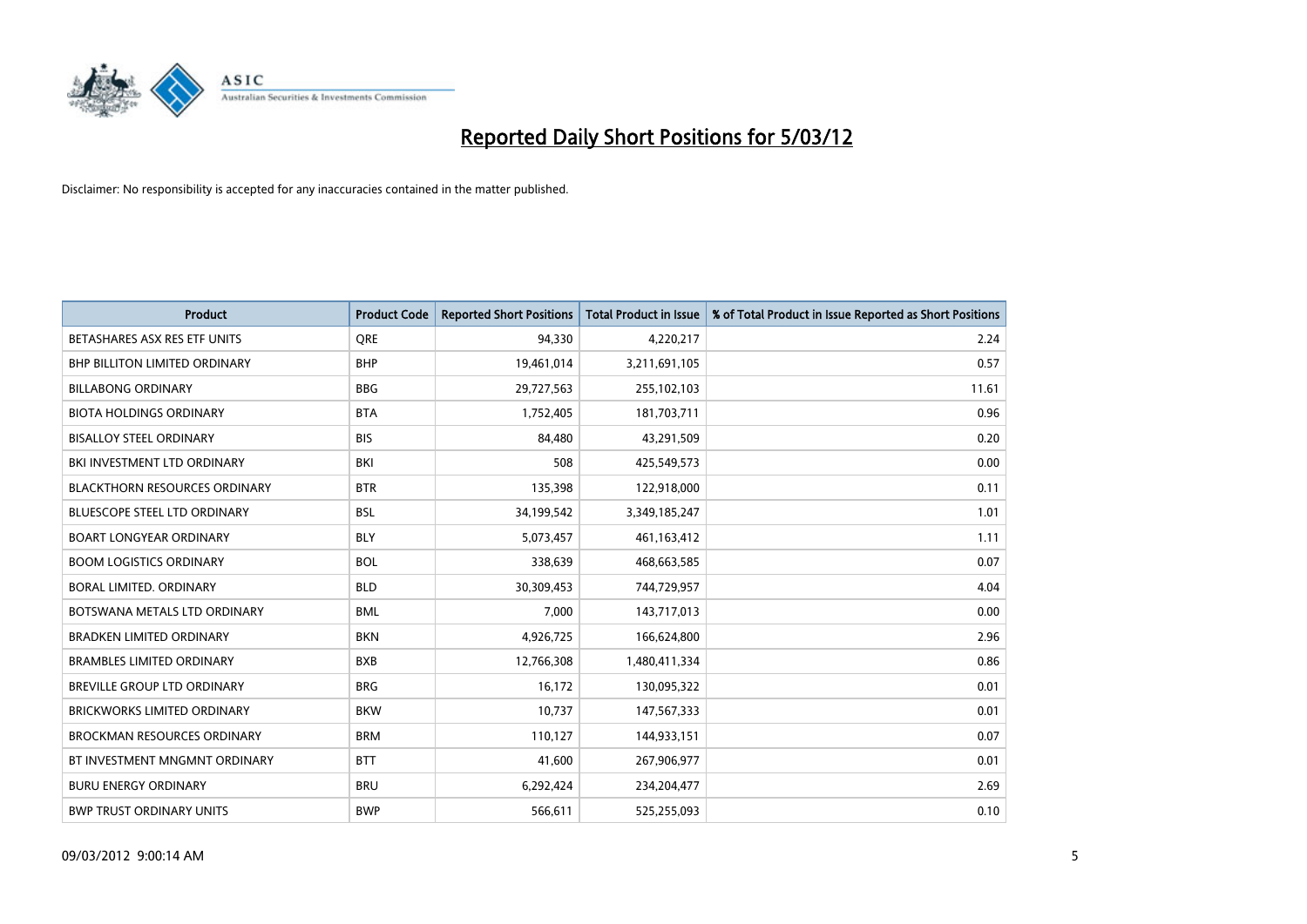

| <b>Product</b>                          | <b>Product Code</b> | <b>Reported Short Positions</b> | <b>Total Product in Issue</b> | % of Total Product in Issue Reported as Short Positions |
|-----------------------------------------|---------------------|---------------------------------|-------------------------------|---------------------------------------------------------|
| <b>CABCHARGE AUSTRALIA ORDINARY</b>     | CAB                 | 565,488                         | 120,437,014                   | 0.47                                                    |
| CALTEX AUSTRALIA ORDINARY               | <b>CTX</b>          | 6,345,057                       | 270,000,000                   | 2.33                                                    |
| <b>CAMPBELL BROTHERS ORDINARY</b>       | <b>CPB</b>          | 1,746,091                       | 67,503,411                    | 2.58                                                    |
| CAPE LAMBERT RES LTD ORDINARY           | <b>CFE</b>          | 368,950                         | 689,108,792                   | 0.04                                                    |
| CARABELLA RES LTD ORDINARY              | <b>CLR</b>          | 406                             | 133,642,797                   | 0.00                                                    |
| <b>CARBON ENERGY ORDINARY</b>           | <b>CNX</b>          | 1,978,084                       | 768,960,293                   | 0.25                                                    |
| <b>CARDNO LIMITED ORDINARY</b>          | CDD                 | 898,630                         | 123,929,154                   | 0.72                                                    |
| CARNARVON PETROLEUM ORDINARY            | <b>CVN</b>          | 2,328,278                       | 694,594,634                   | 0.32                                                    |
| CARNEGIE WAVE ENERGY ORDINARY           | <b>CWE</b>          | 83,000                          | 1,021,487,627                 | 0.01                                                    |
| CARPATHIAN RESOURCES ORDINARY           | <b>CPN</b>          | 75,000                          | 304,535,101                   | 0.02                                                    |
| CARPENTARIA EXP. LTD ORDINARY           | CAP                 | 9,777                           | 98,991,301                    | 0.01                                                    |
| CARSALES.COM LTD ORDINARY               | <b>CRZ</b>          | 14,549,131                      | 233,264,223                   | 6.23                                                    |
| <b>CASH CONVERTERS ORDINARY</b>         | CCV                 | 100.629                         | 379,761,025                   | 0.02                                                    |
| <b>CASPIAN OIL &amp; GAS ORDINARY</b>   | <b>CIG</b>          | 50.000                          | 1,331,500,513                 | 0.00                                                    |
| CEDAR WOODS PROP. ORDINARY              | <b>CWP</b>          | $\mathbf{1}$                    | 62,858,325                    | 0.00                                                    |
| <b>CELLNET GROUP ORDINARY</b>           | <b>CLT</b>          | 1,342                           | 59,570,111                    | 0.00                                                    |
| CENTRAL PETROLEUM ORDINARY              | <b>CTP</b>          | 11,455                          | 1,253,376,265                 | 0.00                                                    |
| CENTRO RETAIL AUST ORD/UNIT STAPLED SEC | <b>CRF</b>          | 4,012,602                       | 1,340,723,189                 | 0.30                                                    |
| CENTRO RETAIL GROUP STAPLED SECURITIES  | <b>CER</b>          | 452,940                         | 2,286,399,424                 | 0.02                                                    |
| <b>CERAMIC FUEL CELLS ORDINARY</b>      | <b>CFU</b>          | 445,152                         | 1,366,298,863                 | 0.04                                                    |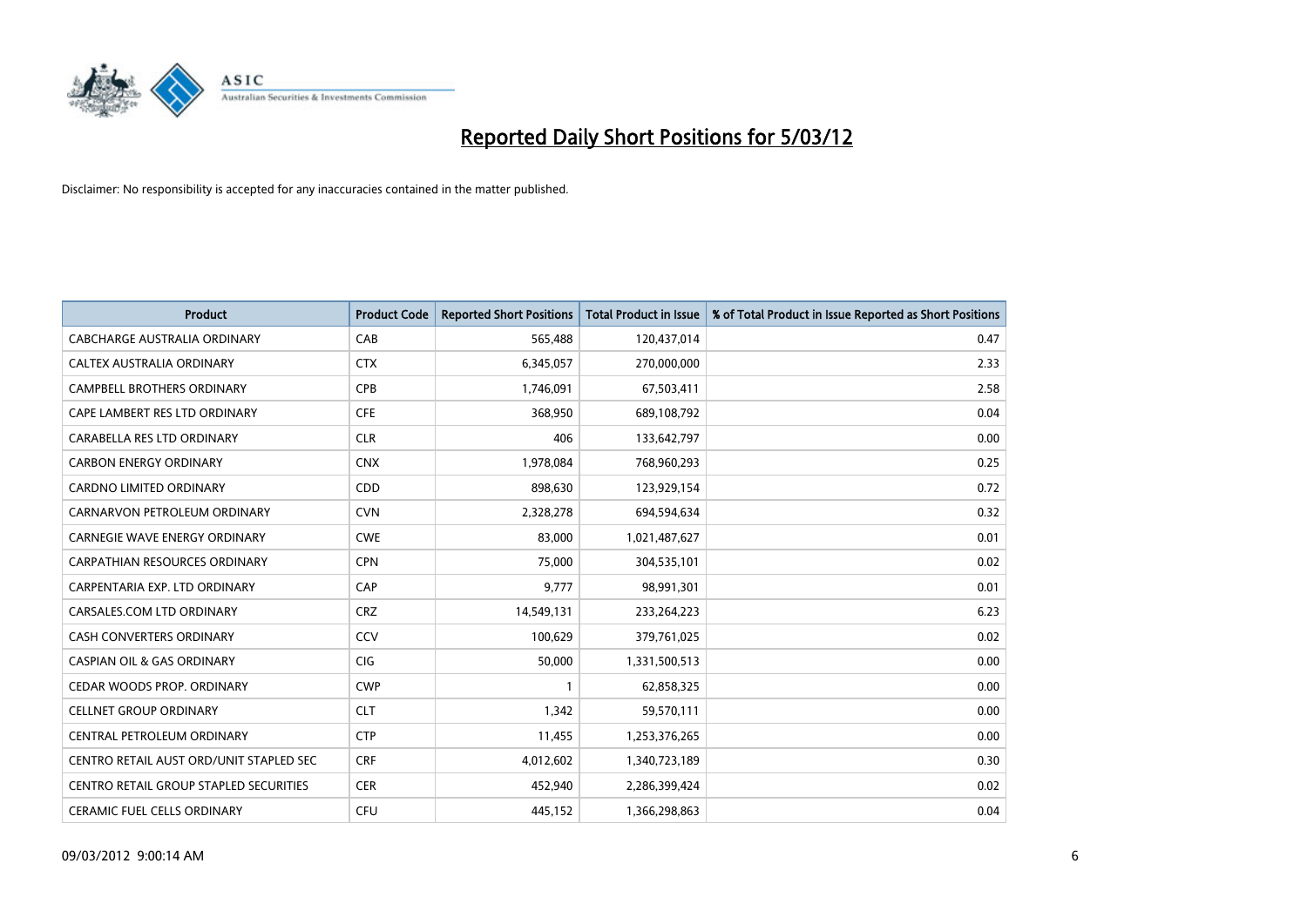

| <b>Product</b>                           | <b>Product Code</b> | <b>Reported Short Positions</b> | <b>Total Product in Issue</b> | % of Total Product in Issue Reported as Short Positions |
|------------------------------------------|---------------------|---------------------------------|-------------------------------|---------------------------------------------------------|
| <b>CERRO RESOURCES NL ORDINARY</b>       | CJO                 | 16                              | 748,768,606                   | 0.00                                                    |
| <b>CFS RETAIL PROPERTY UNITS</b>         | <b>CFX</b>          | 70,797,805                      | 2,839,591,911                 | 2.49                                                    |
| CGA MINING LIMITED ORDINARY              | CGX                 | 28,679                          | 334,725,726                   | 0.01                                                    |
| CHALLENGER DIV.PRO. STAPLED UNITS        | <b>CDI</b>          | 98,017                          | 883,903,667                   | 0.00                                                    |
| <b>CHALLENGER INFRAST, STAPLED UNITS</b> | <b>CIF</b>          | 525,798                         | 316,223,785                   | 0.15                                                    |
| <b>CHALLENGER LIMITED ORDINARY</b>       | <b>CGF</b>          | 5,034,566                       | 552,169,544                   | 0.92                                                    |
| CHANDLER MACLEOD LTD ORDINARY            | <b>CMG</b>          | 11,970                          | 466,466,720                   | 0.00                                                    |
| CHARTER HALL GROUP STAPLED US PROHIBIT.  | <b>CHC</b>          | 232,522                         | 308,092,325                   | 0.07                                                    |
| <b>CHARTER HALL OFFICE UNIT</b>          | CQ <sub>O</sub>     | 7,107,066                       | 493,319,730                   | 1.43                                                    |
| <b>CHARTER HALL RETAIL UNITS</b>         | <b>CQR</b>          | 860,985                         | 299,628,571                   | 0.29                                                    |
| CHORUS LIMITED ORDINARY                  | <b>CNU</b>          | 1,518,960                       | 385,082,123                   | 0.40                                                    |
| CITIGOLD CORP LTD ORDINARY               | <b>CTO</b>          | 1,682,665                       | 1,105,078,301                 | 0.15                                                    |
| CLINUVEL PHARMACEUT, ORDINARY            | <b>CUV</b>          | 4,127                           | 30,856,956                    | 0.01                                                    |
| <b>CLOUGH LIMITED ORDINARY</b>           | <b>CLO</b>          | 1,828,165                       | 769,716,269                   | 0.21                                                    |
| <b>CNPR GRP UNITS/ORD STAPLED</b>        | <b>CNP</b>          | 2,537                           | 972,414,514                   | 0.00                                                    |
| COAL OF AFRICA LTD ORDINARY              | <b>CZA</b>          | 154,492                         | 662,484,573                   | 0.02                                                    |
| COALSPUR MINES LTD ORDINARY              | <b>CPL</b>          | 2,434,959                       | 620,659,899                   | 0.36                                                    |
| <b>COBAR CONSOLIDATED ORDINARY</b>       | CCU                 | 206,301                         | 208,868,037                   | 0.09                                                    |
| COCA-COLA AMATIL ORDINARY                | <b>CCL</b>          | 10,230,977                      | 759,567,552                   | 1.32                                                    |
| <b>COCHLEAR LIMITED ORDINARY</b>         | <b>COH</b>          | 5,964,272                       | 56,929,432                    | 10.46                                                   |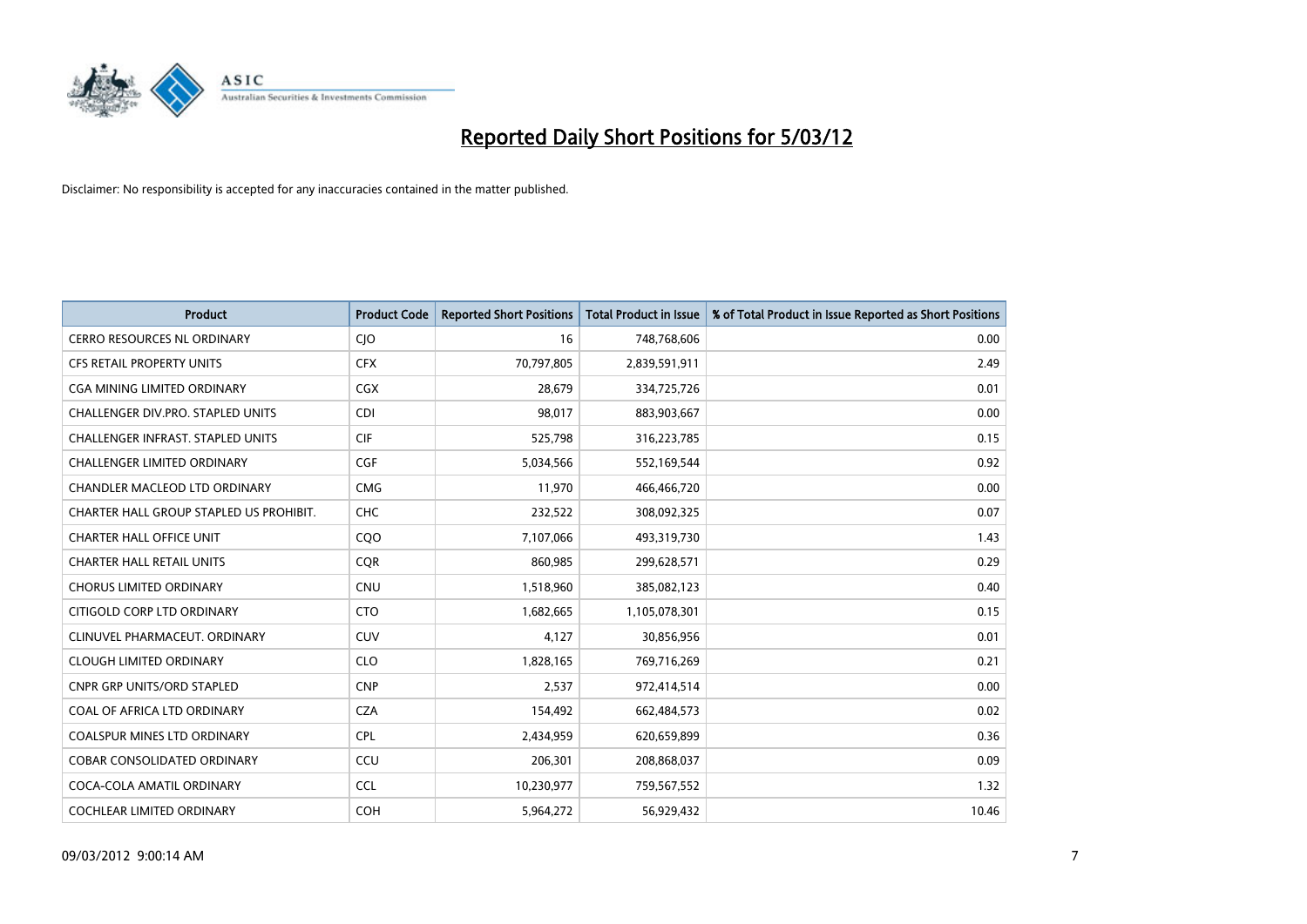

| <b>Product</b>                          | <b>Product Code</b> | <b>Reported Short Positions</b> | <b>Total Product in Issue</b> | % of Total Product in Issue Reported as Short Positions |
|-----------------------------------------|---------------------|---------------------------------|-------------------------------|---------------------------------------------------------|
| <b>COCKATOO COAL ORDINARY</b>           | <b>COK</b>          | 8,741,720                       | 1,016,196,908                 | 0.84                                                    |
| <b>COFFEY INTERNATIONAL ORDINARY</b>    | <b>COF</b>          | 349                             | 239,260,027                   | 0.00                                                    |
| <b>COKAL LTD ORDINARY</b>               | <b>CKA</b>          | 242,815                         | 410,786,892                   | 0.06                                                    |
| <b>COLLINS FOODS LTD ORDINARY</b>       | <b>CKF</b>          | 23,670                          | 93,000,003                    | 0.03                                                    |
| COMMONWEALTH BANK, ORDINARY             | <b>CBA</b>          | 33,819,283                      | 1,581,280,593                 | 2.10                                                    |
| <b>COMMONWEALTH PROP ORDINARY UNITS</b> | <b>CPA</b>          | 25,663,551                      | 2,389,601,065                 | 1.06                                                    |
| <b>COMPASS RESOURCES ORDINARY</b>       | <b>CMR</b>          | 63,000                          | 1,403,744,100                 | 0.00                                                    |
| <b>COMPUTERSHARE LTD ORDINARY</b>       | <b>CPU</b>          | 7,043,781                       | 555,664,059                   | 1.24                                                    |
| CONSOLIDATED MEDIA, ORDINARY            | <b>CMI</b>          | 1,120,148                       | 561,834,996                   | 0.19                                                    |
| CONTANGO MICROCAP ORDINARY              | <b>CTN</b>          | 7,500                           | 147,467,406                   | 0.01                                                    |
| CONTINENTAL COAL LTD ORDINARY           | <b>CCC</b>          | 292,717                         | 399,224,054                   | 0.07                                                    |
| <b>COOPER ENERGY LTD ORDINARY</b>       | <b>COE</b>          | 89,539                          | 292,791,528                   | 0.03                                                    |
| <b>COPPER STRIKE LTD ORDINARY</b>       | <b>CSE</b>          | 714                             | 106,844,810                   | 0.00                                                    |
| <b>CORDLIFE LIMITED ORDINARY</b>        | CBB                 | 1                               | 150,887,354                   | 0.00                                                    |
| <b>CREDIT CORP GROUP ORDINARY</b>       | CCP                 | 4,756                           | 45,571,114                    | 0.01                                                    |
| <b>CROMWELL PROP STAPLED SECURITIES</b> | <b>CMW</b>          | 889,543                         | 1,113,187,895                 | 0.08                                                    |
| <b>CROWN LIMITED ORDINARY</b>           | <b>CWN</b>          | 8,028,971                       | 728,394,185                   | 1.10                                                    |
| <b>CSG LIMITED ORDINARY</b>             | CSV                 | 839,585                         | 282,567,499                   | 0.30                                                    |
| <b>CSL LIMITED ORDINARY</b>             | <b>CSL</b>          | 7,134,406                       | 519,390,450                   | 1.35                                                    |
| <b>CSR LIMITED ORDINARY</b>             | <b>CSR</b>          | 25,172,221                      | 506,000,315                   | 4.96                                                    |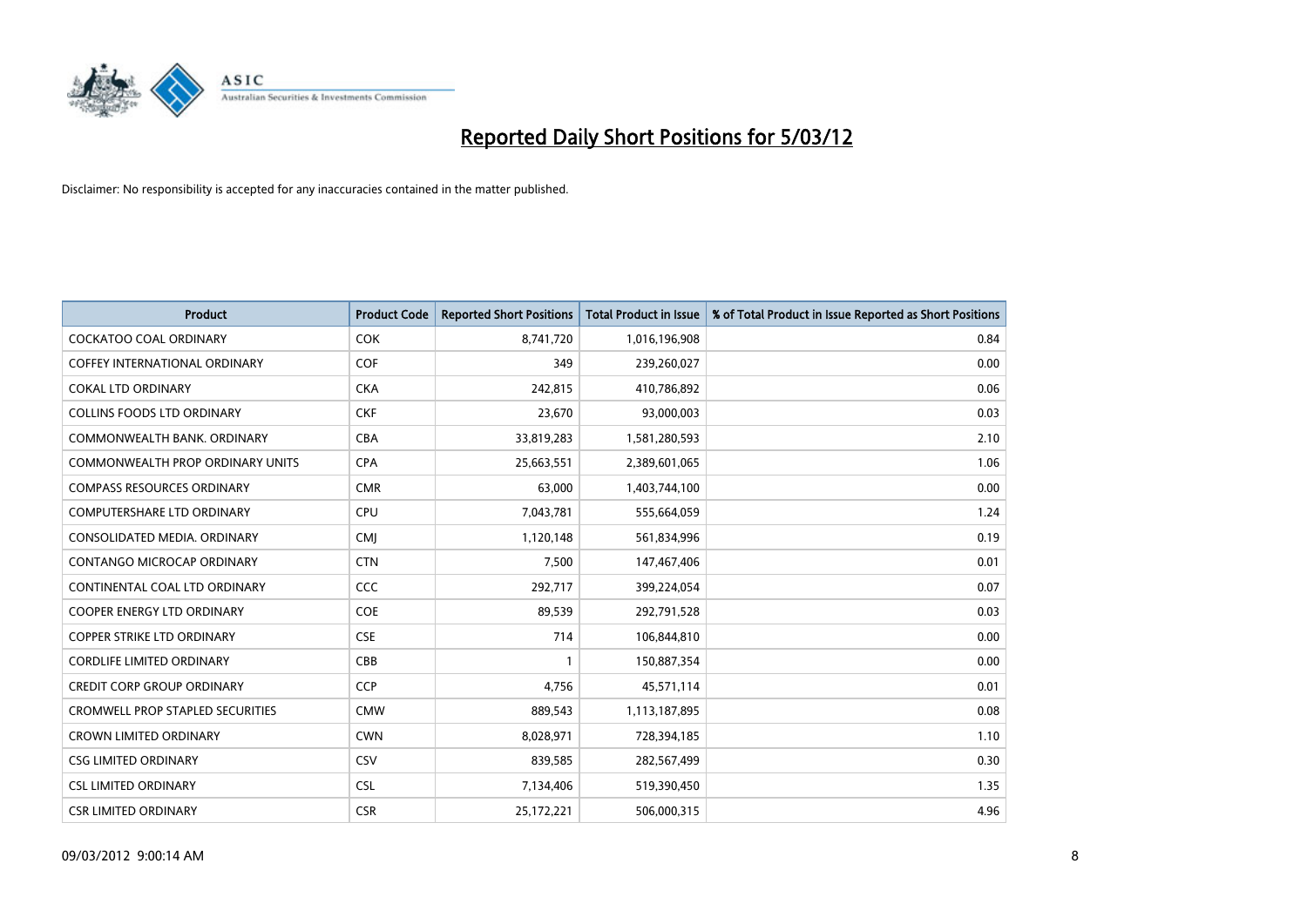

| <b>Product</b>                       | <b>Product Code</b> | <b>Reported Short Positions</b> | <b>Total Product in Issue</b> | % of Total Product in Issue Reported as Short Positions |
|--------------------------------------|---------------------|---------------------------------|-------------------------------|---------------------------------------------------------|
| <b>CUDECO LIMITED ORDINARY</b>       | CDU                 | 3,198,082                       | 190,981,398                   | 1.66                                                    |
| <b>CUE ENERGY RESOURCE ORDINARY</b>  | <b>CUE</b>          | 2,079,708                       | 695,153,053                   | 0.30                                                    |
| <b>CUSTOMERS LIMITED ORDINARY</b>    | <b>CUS</b>          | 16,429                          | 134,869,357                   | 0.01                                                    |
| DART ENERGY LTD ORDINARY             | <b>DTE</b>          | 8,782,741                       | 734,931,470                   | 1.20                                                    |
| DATA#3 LIMITED ORDINARY              | <b>DTL</b>          | 2,600                           | 153,974,950                   | 0.00                                                    |
| DAVID JONES LIMITED ORDINARY         | <b>DJS</b>          | 59,196,768                      | 524,940,325                   | 11.26                                                   |
| <b>DECMIL GROUP LIMITED ORDINARY</b> | <b>DCG</b>          | 118,580                         | 165,692,757                   | 0.06                                                    |
| DEEP YELLOW LIMITED ORDINARY         | <b>DYL</b>          | 16,629                          | 1,128,736,403                 | 0.00                                                    |
| DEVINE LIMITED ORDINARY              | <b>DVN</b>          | 1,011                           | 158,730,556                   | 0.00                                                    |
| DEXUS PROPERTY GROUP STAPLED UNITS   | <b>DXS</b>          | 20,127,153                      | 4,839,024,176                 | 0.39                                                    |
| DISCOVERY METALS LTD ORDINARY        | <b>DML</b>          | 8,076,959                       | 442,128,231                   | 1.84                                                    |
| DOMINO PIZZA ENTERPR ORDINARY        | <b>DMP</b>          | 1,031,889                       | 69,899,674                    | 1.48                                                    |
| DOWNER EDI LIMITED ORDINARY          | <b>DOW</b>          | 5,960,236                       | 429,100,296                   | 1.40                                                    |
| DRILLSEARCH ENERGY ORDINARY          | <b>DLS</b>          | 859,493                         | 336,799,196                   | 0.25                                                    |
| DUET GROUP STAPLED US PROHIBIT.      | <b>DUE</b>          | 14,563,385                      | 1,109,831,386                 | 1.32                                                    |
| DULUXGROUP LIMITED ORDINARY          | <b>DLX</b>          | 8,289,048                       | 367,456,259                   | 2.24                                                    |
| <b>DWS LTD ORDINARY</b>              | <b>DWS</b>          | 4,000                           | 132,362,763                   | 0.00                                                    |
| ECHO ENTERTAINMENT ORDINARY          | <b>EGP</b>          | 6,256,464                       | 688,019,737                   | 0.90                                                    |
| <b>ELDERS LIMITED ORDINARY</b>       | <b>ELD</b>          | 13,573,688                      | 448,598,480                   | 3.02                                                    |
| ELDORADO GOLD CORP CDI 1:1           | EAU                 | 46,277                          | 9,209,510                     | 0.49                                                    |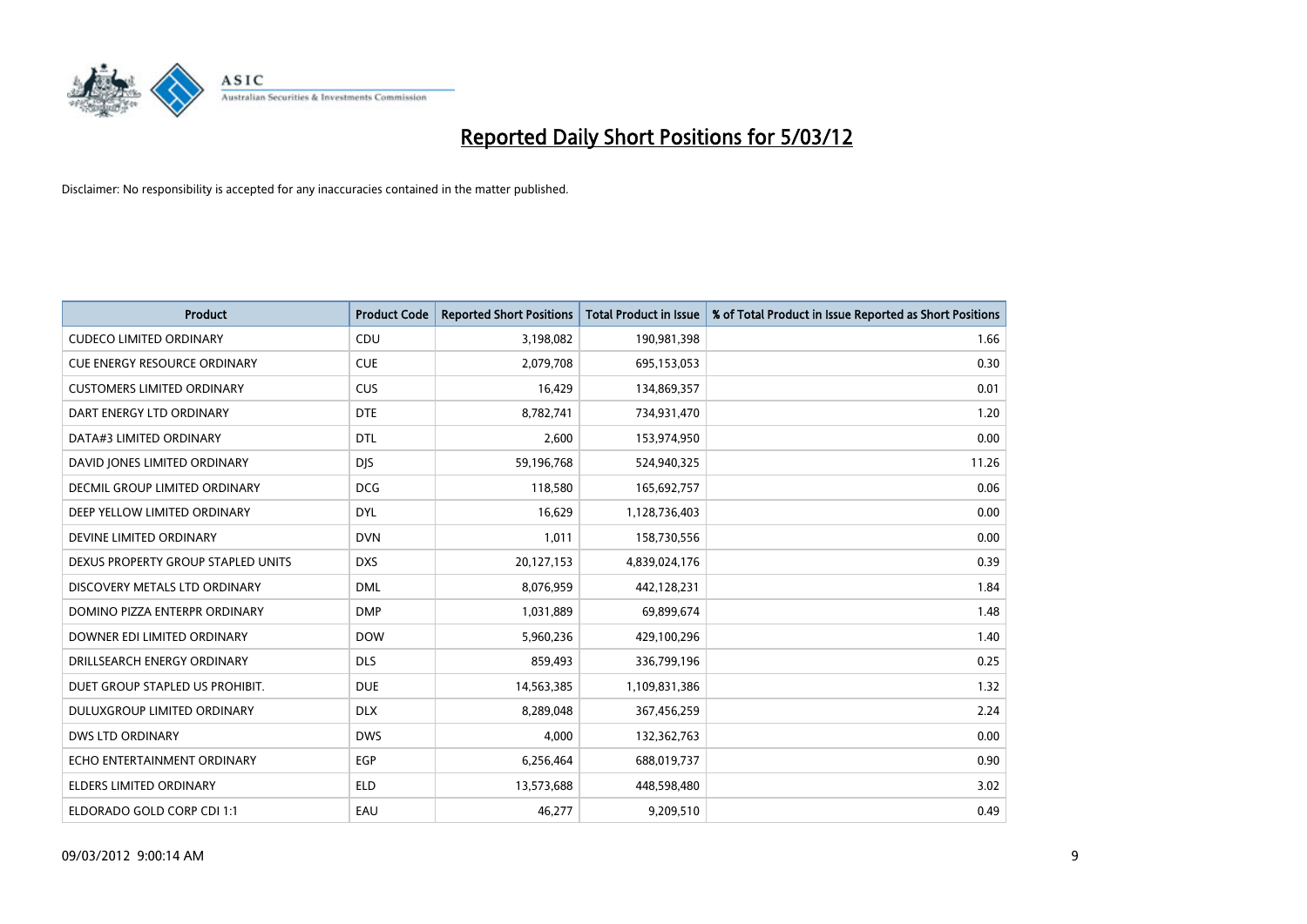

| <b>Product</b>                     | <b>Product Code</b> | <b>Reported Short Positions</b> | <b>Total Product in Issue</b> | % of Total Product in Issue Reported as Short Positions |
|------------------------------------|---------------------|---------------------------------|-------------------------------|---------------------------------------------------------|
| ELEMENTAL MINERALS ORDINARY        | <b>ELM</b>          | 149,258                         | 243,614,280                   | 0.06                                                    |
| ELEMENTOS LIMITED ORDINARY         | <b>ELT</b>          | 16                              | 82,383,526                    | 0.00                                                    |
| ELIXIR PETROLEUM LTD ORDINARY      | <b>EXR</b>          | 324,400                         | 217,288,472                   | 0.15                                                    |
| <b>EMECO HOLDINGS ORDINARY</b>     | <b>EHL</b>          | 1,689,760                       | 631,237,586                   | 0.26                                                    |
| <b>ENDEAVOUR MIN CORP CDI 1:1</b>  | <b>EVR</b>          | 86,925                          | 119,067,827                   | 0.06                                                    |
| ENERGY RESOURCES ORDINARY 'A'      | <b>ERA</b>          | 5,545,513                       | 517,725,062                   | 1.06                                                    |
| ENERGY WORLD CORPOR. ORDINARY      | <b>EWC</b>          | 25,446,521                      | 1,734,166,672                 | 1.46                                                    |
| ENTEK ENERGY LTD ORDINARY          | ETE                 | 489,903                         | 510,657,387                   | 0.10                                                    |
| <b>ENTELLECT LIMITED ORDINARY</b>  | <b>ESN</b>          | 464,050                         | 985,337,932                   | 0.05                                                    |
| <b>ENVESTRA LIMITED ORDINARY</b>   | <b>ENV</b>          | 1,353,423                       | 1,547,890,032                 | 0.09                                                    |
| EQUATORIAL RES LTD ORDINARY        | EQX                 | 42,881                          | 114,748,553                   | 0.04                                                    |
| EVOLUTION MINING LTD ORDINARY      | <b>EVN</b>          | 144,445                         | 707,105,713                   | 0.01                                                    |
| <b>EXCO RESOURCES LTD ORDINARY</b> | <b>EXS</b>          | 105,560                         | 356,044,187                   | 0.03                                                    |
| EXOMA ENERGY LIMITED ORDINARY      | <b>EXE</b>          | 281,678                         | 417,357,759                   | 0.07                                                    |
| <b>EXTRACT RESOURCES ORDINARY</b>  | <b>EXT</b>          | 434,001                         | 251,159,163                   | 0.16                                                    |
| FAIRFAX MEDIA LTD ORDINARY         | <b>FXI</b>          | 269,756,801                     | 2,351,955,725                 | 11.50                                                   |
| FAR LTD ORDINARY                   | <b>FAR</b>          | 21,000,000                      | 2,150,080,157                 | 0.98                                                    |
| FINBAR GROUP LIMITED ORDINARY      | <b>FRI</b>          | 20,000                          | 213,456,237                   | 0.01                                                    |
| FISHER & PAYKEL APP. ORDINARY      | <b>FPA</b>          | 18,298                          | 724,235,162                   | 0.00                                                    |
| FISHER & PAYKEL H. ORDINARY        | <b>FPH</b>          | 4,999                           | 530,053,399                   | 0.00                                                    |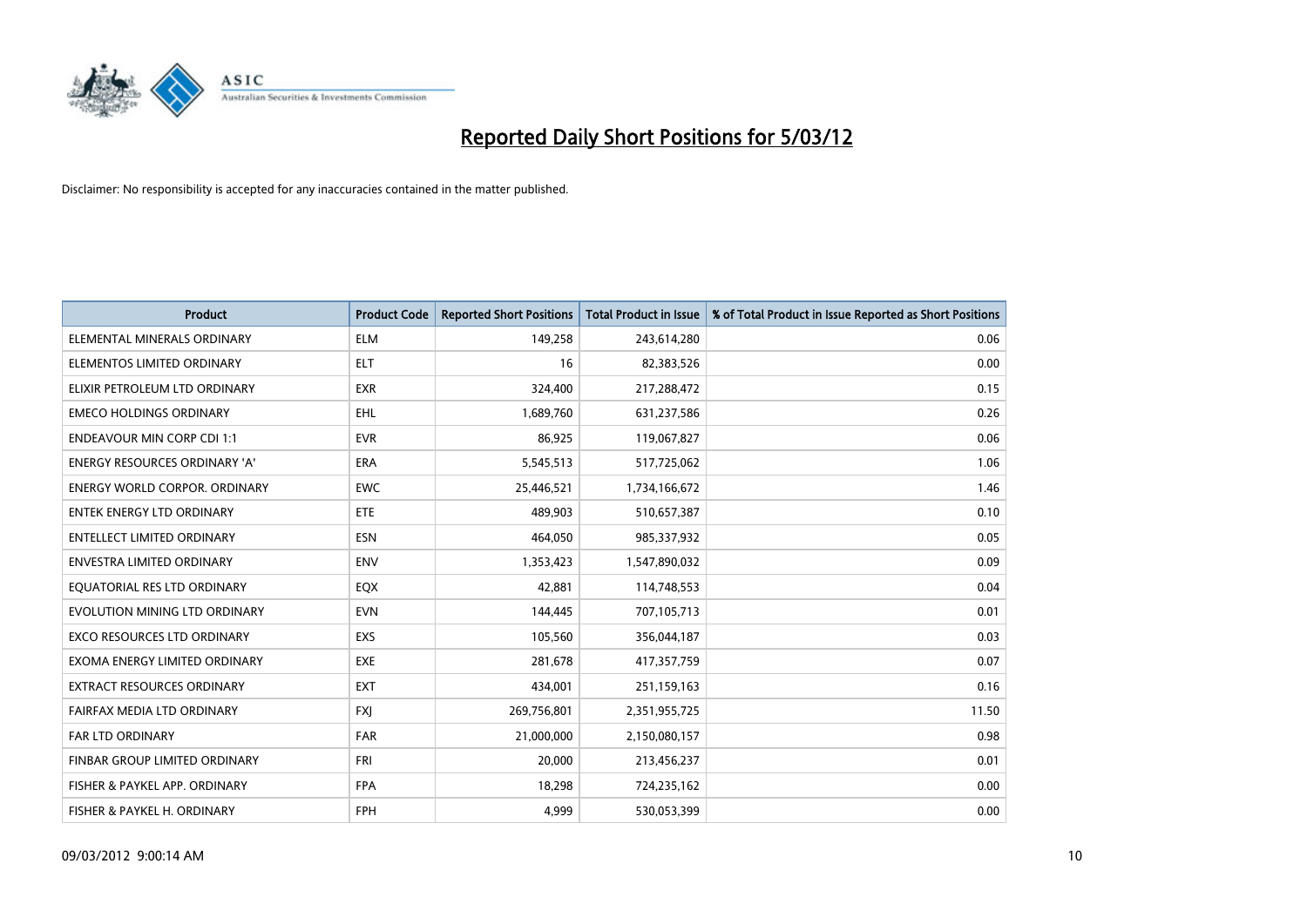

| <b>Product</b>                        | <b>Product Code</b> | <b>Reported Short Positions</b> | <b>Total Product in Issue</b> | % of Total Product in Issue Reported as Short Positions |
|---------------------------------------|---------------------|---------------------------------|-------------------------------|---------------------------------------------------------|
| FKP PROPERTY GROUP STAPLED SECURITIES | <b>FKP</b>          | 27,087,458                      | 1,197,968,723                 | 2.27                                                    |
| FLEETWOOD CORP ORDINARY               | <b>FWD</b>          | 296,095                         | 58,918,235                    | 0.49                                                    |
| FLETCHER BUILDING ORDINARY            | <b>FBU</b>          | 11,831,357                      | 680,739,504                   | 1.73                                                    |
| FLEXIGROUP LIMITED ORDINARY           | <b>FXL</b>          | 57,534                          | 279,268,329                   | 0.02                                                    |
| <b>FLIGHT CENTRE ORDINARY</b>         | <b>FLT</b>          | 9,707,607                       | 100,017,679                   | 9.68                                                    |
| FLINDERS MINES LTD ORDINARY           | <b>FMS</b>          | 37,491,153                      | 1,821,300,404                 | 2.05                                                    |
| <b>FOCUS MINERALS LTD ORDINARY</b>    | <b>FML</b>          | 414,424                         | 4,320,773,701                 | 0.00                                                    |
| <b>FORGE GROUP LIMITED ORDINARY</b>   | FGE                 | 124,378                         | 83,469,014                    | 0.15                                                    |
| FORTE ENERGY NL ORDINARY              | FTE                 | 2,658,986                       | 695,589,311                   | 0.38                                                    |
| FORTESCUE METALS GRP ORDINARY         | <b>FMG</b>          | 89,702,384                      | 3,113,798,659                 | 2.89                                                    |
| FUNTASTIC LIMITED ORDINARY            | <b>FUN</b>          | 322,528                         | 347,956,819                   | 0.09                                                    |
| <b>G.U.D. HOLDINGS ORDINARY</b>       | <b>GUD</b>          | 682,717                         | 70,107,387                    | 0.98                                                    |
| <b>GALAXY RESOURCES ORDINARY</b>      | GXY                 | 2,811,590                       | 323,327,000                   | 0.86                                                    |
| <b>GEODYNAMICS LIMITED ORDINARY</b>   | GDY                 | 35,073                          | 406,452,608                   | 0.01                                                    |
| <b>GINDALBIE METALS LTD ORDINARY</b>  | GBG                 | 30,535,622                      | 1,247,487,454                 | 2.45                                                    |
| <b>GLOBAL MINING ORDINARY</b>         | GMI                 | 8,951                           | 181,898,994                   | 0.00                                                    |
| <b>GLOUCESTER COAL ORDINARY</b>       | GCL                 | 557,716                         | 202,905,967                   | 0.28                                                    |
| <b>GME RESOURCES LTD ORDINARY</b>     | <b>GME</b>          | 800                             | 322,635,902                   | 0.00                                                    |
| <b>GOLD ROAD RES LTD ORDINARY</b>     | GOR                 | 69,645                          | 389,950,665                   | 0.02                                                    |
| <b>GOLDEN RIM RESOURCES ORDINARY</b>  | <b>GMR</b>          | 45,019                          | 413,306,231                   | 0.01                                                    |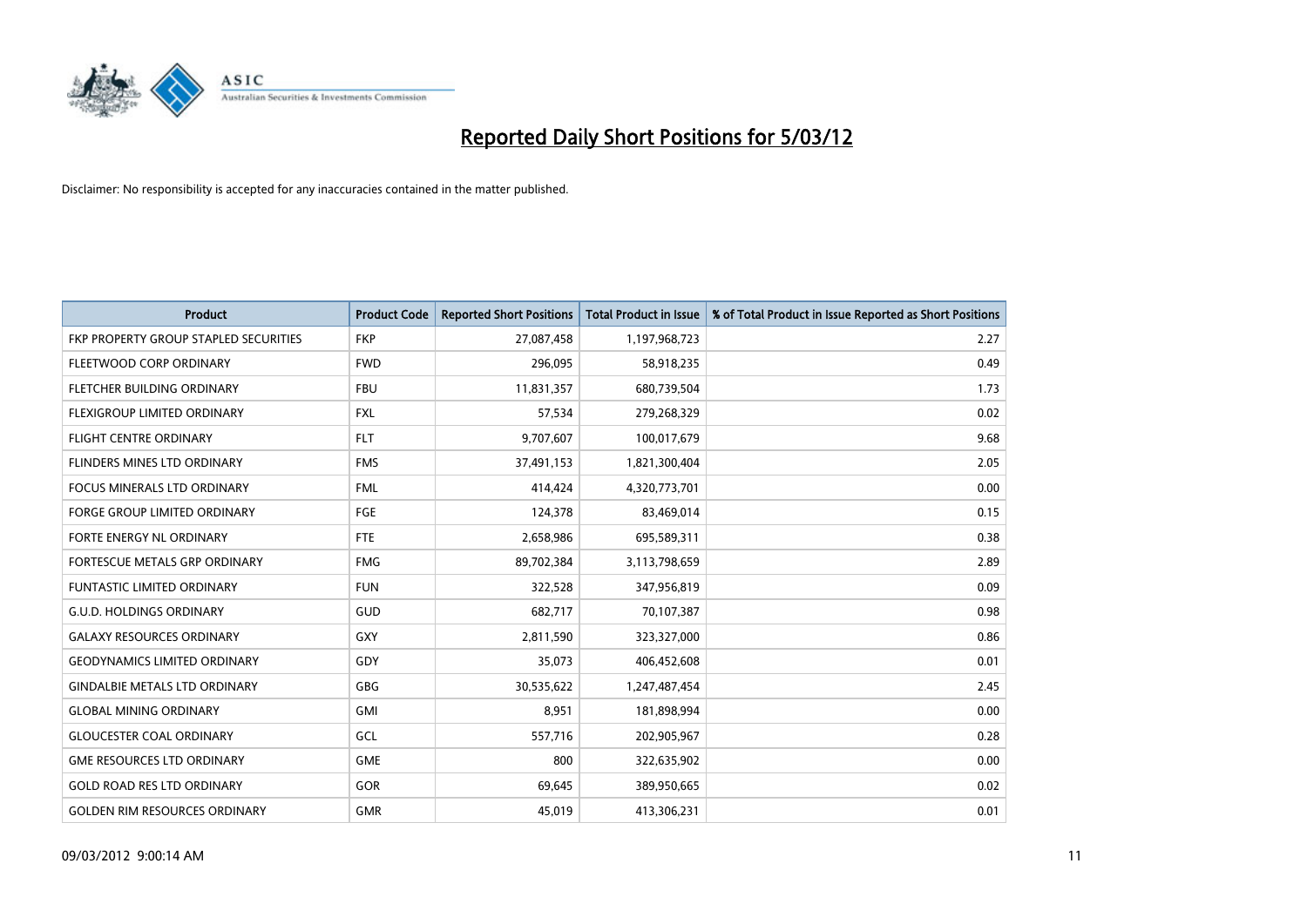

| <b>Product</b>                                   | <b>Product Code</b> | <b>Reported Short Positions</b> | <b>Total Product in Issue</b> | % of Total Product in Issue Reported as Short Positions |
|--------------------------------------------------|---------------------|---------------------------------|-------------------------------|---------------------------------------------------------|
| <b>GOLDEN WEST RESOURCE ORDINARY</b>             | <b>GWR</b>          | 1,617                           | 192,142,447                   | 0.00                                                    |
| <b>GOODMAN FIELDER, ORDINARY</b>                 | GFF                 | 67,082,557                      | 1,955,559,207                 | 3.42                                                    |
| <b>GOODMAN GROUP STAPLED US PROHIBIT.</b>        | <b>GMG</b>          | 58,455,431                      | 7,699,816,741                 | 0.75                                                    |
| <b>GPT GROUP STAPLED SEC.</b>                    | GPT                 | 18,603,309                      | 1,809,449,764                 | 1.03                                                    |
| <b>GRAINCORP LIMITED A CLASS ORDINARY</b>        | <b>GNC</b>          | 649,406                         | 198,318,900                   | 0.32                                                    |
| <b>GRANGE RESOURCES. ORDINARY</b>                | GRR                 | 247,647                         | 1,154,359,727                 | 0.01                                                    |
| <b>GREENCAP LIMITED ORDINARY</b>                 | GCG                 | 1                               | 263,879,446                   | 0.00                                                    |
| <b>GREENLAND MIN EN LTD ORDINARY</b>             | GGG                 | 3,376,078                       | 416,390,488                   | 0.80                                                    |
| <b>GROWTHPOINT PROPERTY ORD/UNIT STAPLED SEC</b> | GOZ                 | 116,131                         | 291,904,374                   | 0.04                                                    |
| <b>GRYPHON MINERALS LTD ORDINARY</b>             | GRY                 | 2,242,296                       | 348,164,983                   | 0.65                                                    |
| <b>GUILDFORD COAL LTD ORDINARY</b>               | <b>GUF</b>          | 2,663,746                       | 239,649,486                   | 1.11                                                    |
| <b>GUINNESS PEAT GROUP. CDI 1:1</b>              | <b>GPG</b>          | 23,054                          | 282,370,983                   | 0.01                                                    |
| <b>GUIARAT NRE COAL LTD ORDINARY</b>             | <b>GNM</b>          | 120,000                         | 992,933,858                   | 0.01                                                    |
| <b>GUNNS LIMITED FORESTS</b>                     | <b>GNSPA</b>        | 31                              | 1,200,000                     | 0.00                                                    |
| <b>GUNNS LIMITED ORDINARY</b>                    | <b>GNS</b>          | 58,603,643                      | 848,401,559                   | 6.90                                                    |
| <b>GWA GROUP LTD ORDINARY</b>                    | <b>GWA</b>          | 11,454,130                      | 301,525,014                   | 3.79                                                    |
| <b>HARVEY NORMAN ORDINARY</b>                    | <b>HVN</b>          | 73,496,786                      | 1,062,316,784                 | 6.91                                                    |
| HASTIE GROUP LIMITED ORDINARY                    | <b>HST</b>          | 271,830                         | 137,353,504                   | 0.18                                                    |
| HASTINGS DIVERSIFIED STAPLED SECURITY            | <b>HDF</b>          | 1,075,192                       | 530,001,072                   | 0.20                                                    |
| <b>HAVILAH RESOURCES NL ORDINARY</b>             | <b>HAV</b>          | 75,177                          | 101,311,223                   | 0.07                                                    |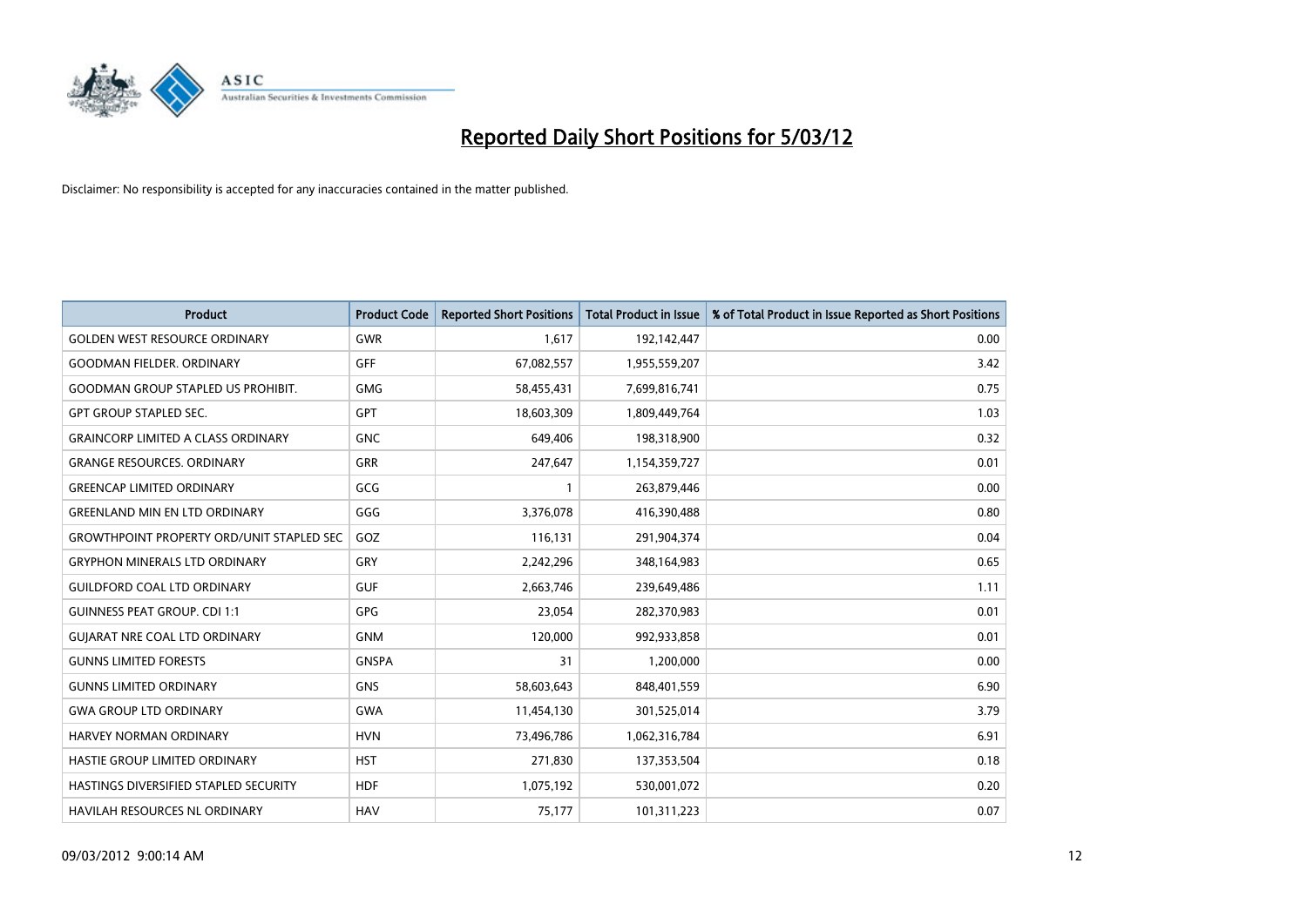

| <b>Product</b>                      | <b>Product Code</b> | <b>Reported Short Positions</b> | <b>Total Product in Issue</b> | % of Total Product in Issue Reported as Short Positions |
|-------------------------------------|---------------------|---------------------------------|-------------------------------|---------------------------------------------------------|
| <b>HEARTWARE INT INC CDI 35:1</b>   | <b>HIN</b>          | 272,008                         | 43,772,855                    | 0.62                                                    |
| <b>HENDERSON GROUP CDI 1:1</b>      | <b>HGG</b>          | 18,144,713                      | 662,714,927                   | 2.72                                                    |
| HFA HOLDINGS LIMITED ORDINARY       | <b>HFA</b>          | 8,273                           | 117,332,831                   | 0.00                                                    |
| <b>HIGHLANDS PACIFIC ORDINARY</b>   | <b>HIG</b>          | 2,623,147                       | 686,202,481                   | 0.38                                                    |
| HILLGROVE RES LTD ORDINARY          | <b>HGO</b>          | 8,320,019                       | 793,698,575                   | 1.04                                                    |
| HILLS HOLDINGS LTD ORDINARY         | <b>HIL</b>          | 3,674,750                       | 246,349,244                   | 1.48                                                    |
| HORIZON OIL LIMITED ORDINARY        | <b>HZN</b>          | 22,176,361                      | 1,130,811,515                 | 1.95                                                    |
| <b>IINET LIMITED ORDINARY</b>       | <b>IIN</b>          | 110,334                         | 160,968,847                   | 0.07                                                    |
| <b>ILUKA RESOURCES ORDINARY</b>     | ILU                 | 25,259,852                      | 418,700,517                   | 6.03                                                    |
| <b>IMDEX LIMITED ORDINARY</b>       | <b>IMD</b>          | 905,087                         | 205,055,435                   | 0.45                                                    |
| IMF (AUSTRALIA) LTD ORDINARY        | <b>IMF</b>          | 560,973                         | 123,828,193                   | 0.45                                                    |
| IMX RESOURCES LTD ORDINARY          | <b>IXR</b>          | 20,000                          | 262,612,803                   | 0.01                                                    |
| <b>INCITEC PIVOT ORDINARY</b>       | IPL                 | 4,447,085                       | 1,628,730,107                 | 0.26                                                    |
| <b>INDEPENDENCE GROUP ORDINARY</b>  | <b>IGO</b>          | 6,026,131                       | 232,882,535                   | 2.57                                                    |
| <b>INDOPHIL RESOURCES ORDINARY</b>  | <b>IRN</b>          | 1,045,893                       | 1,203,146,194                 | 0.07                                                    |
| <b>INDUSTREA LIMITED ORDINARY</b>   | IDL                 | 1,876,367                       | 368,992,435                   | 0.51                                                    |
| INFIGEN ENERGY STAPLED SECURITIES   | <b>IFN</b>          | 5,341,915                       | 762,265,972                   | 0.71                                                    |
| ING RE COM GROUP STAPLED SECURITIES | ILF.                | 3,583                           | 441,029,194                   | 0.00                                                    |
| <b>INSURANCE AUSTRALIA ORDINARY</b> | IAG                 | 8,658,814                       | 2,079,034,021                 | 0.37                                                    |
| INTEGRA MINING LTD, ORDINARY        | <b>IGR</b>          | 7,403,968                       | 846,293,881                   | 0.86                                                    |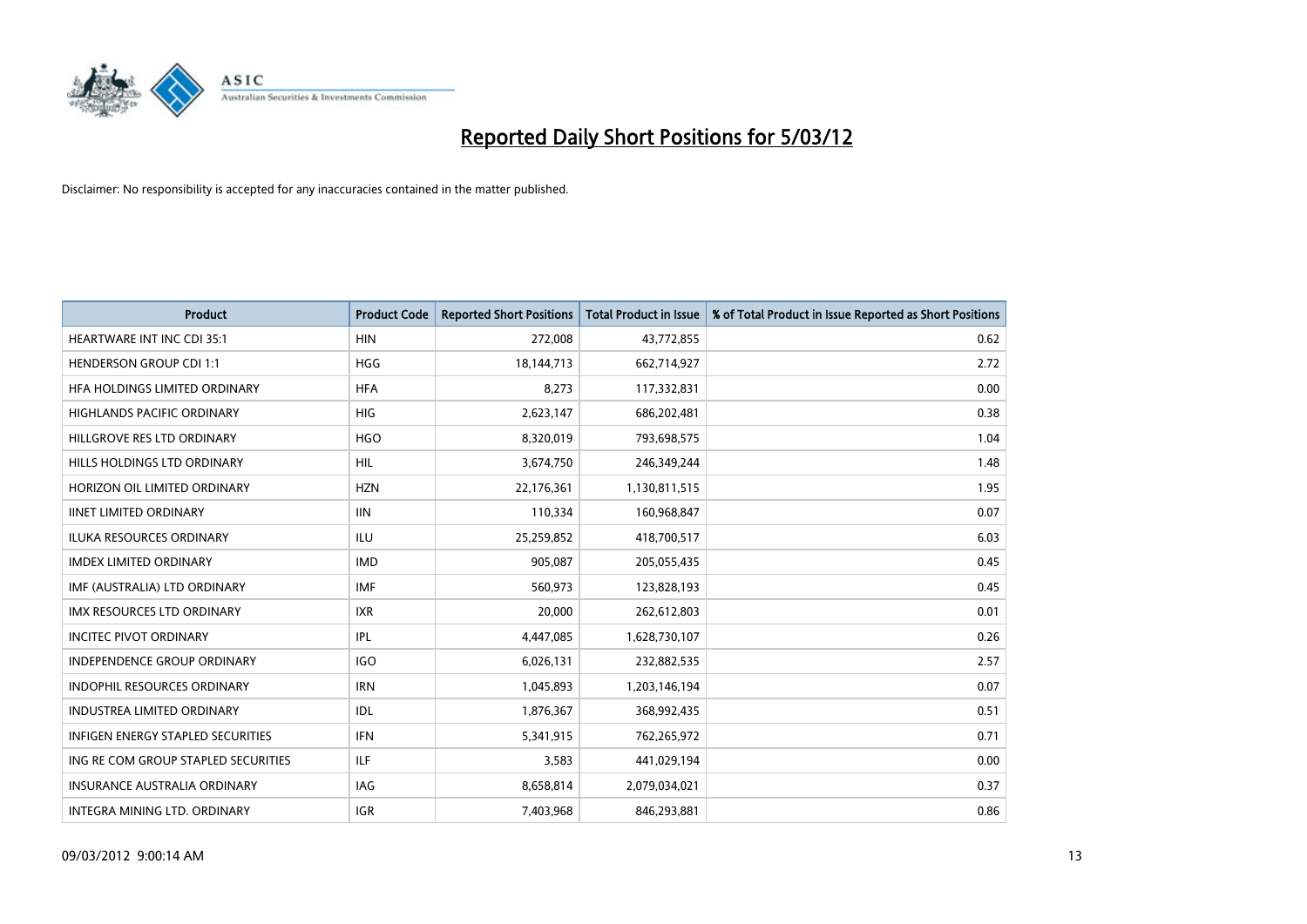

| <b>Product</b>                            | <b>Product Code</b> | <b>Reported Short Positions</b> | <b>Total Product in Issue</b> | % of Total Product in Issue Reported as Short Positions |
|-------------------------------------------|---------------------|---------------------------------|-------------------------------|---------------------------------------------------------|
| <b>INTREPID MINES ORDINARY</b>            | <b>IAU</b>          | 3,526,068                       | 524,401,963                   | 0.69                                                    |
| INVESTA OFFICE FUND STAPLED SECURITIES    | <b>IOF</b>          | 2,840,041                       | 2,657,463,999                 | 0.10                                                    |
| <b>INVOCARE LIMITED ORDINARY</b>          | <b>IVC</b>          | 2,031,872                       | 110,030,298                   | 1.84                                                    |
| <b>ION LIMITED ORDINARY</b>               | <b>ION</b>          | 164,453                         | 256,365,105                   | 0.06                                                    |
| <b>IOOF HOLDINGS LTD ORDINARY</b>         | IFL                 | 801,169                         | 229,794,395                   | 0.34                                                    |
| <b>IRESS MARKET TECH. ORDINARY</b>        | <b>IRE</b>          | 1,880,186                       | 127,036,010                   | 1.48                                                    |
| <b>IRON ORE HOLDINGS ORDINARY</b>         | <b>IOH</b>          | 53,877                          | 166,137,005                   | 0.03                                                    |
| ISHARES MSCI AUS 200 ISHARES MSCI AUS 200 | IOZ                 | 74,060                          | 4,352,373                     | 1.70                                                    |
| ISHARES MSCI EM MKTS CDI 1:1              | IEM                 | 278                             | 425,700,000                   | 0.00                                                    |
| ISHARES S&P HIGH DIV ISHARES S&P HIGH DIV | <b>IHD</b>          | 99,998                          | 2,903,027                     | 3.44                                                    |
| ISHARES SMALL ORDS ISHARES SMALL ORDS     | <b>ISO</b>          | 600,190                         | 5,703,165                     | 10.52                                                   |
| <b>IVANHOE AUSTRALIA ORDINARY</b>         | <b>IVA</b>          | 2,245,061                       | 552,640,295                   | 0.40                                                    |
| <b>JACKA RESOURCES LTD ORDINARY</b>       | <b>JKA</b>          | 1,493,893                       | 175,465,377                   | 0.85                                                    |
| JAMES HARDIE INDUST CHESS DEPOSITARY INT  | <b>JHX</b>          | 17,155,378                      | 435,746,077                   | 3.90                                                    |
| <b>JAMESON RESOURCES ORDINARY</b>         | <b>JAL</b>          | 1,600,000                       | 154,783,676                   | 1.03                                                    |
| <b>JB HI-FI LIMITED ORDINARY</b>          | <b>IBH</b>          | 21,225,674                      | 98,850,643                    | 21.48                                                   |
| <b>JUPITER MINES ORDINARY</b>             | <b>IMS</b>          | 10,000                          | 1,806,834,044                 | 0.00                                                    |
| <b>KAGARA LTD ORDINARY</b>                | KZL                 | 17,538,150                      | 798,953,117                   | 2.20                                                    |
| KANGAROO RES LTD ORDINARY                 | <b>KRL</b>          | 2,435                           | 3,434,430,012                 | 0.00                                                    |
| KAROON GAS AUSTRALIA ORDINARY             | <b>KAR</b>          | 2,209,636                       | 221,420,769                   | 0.99                                                    |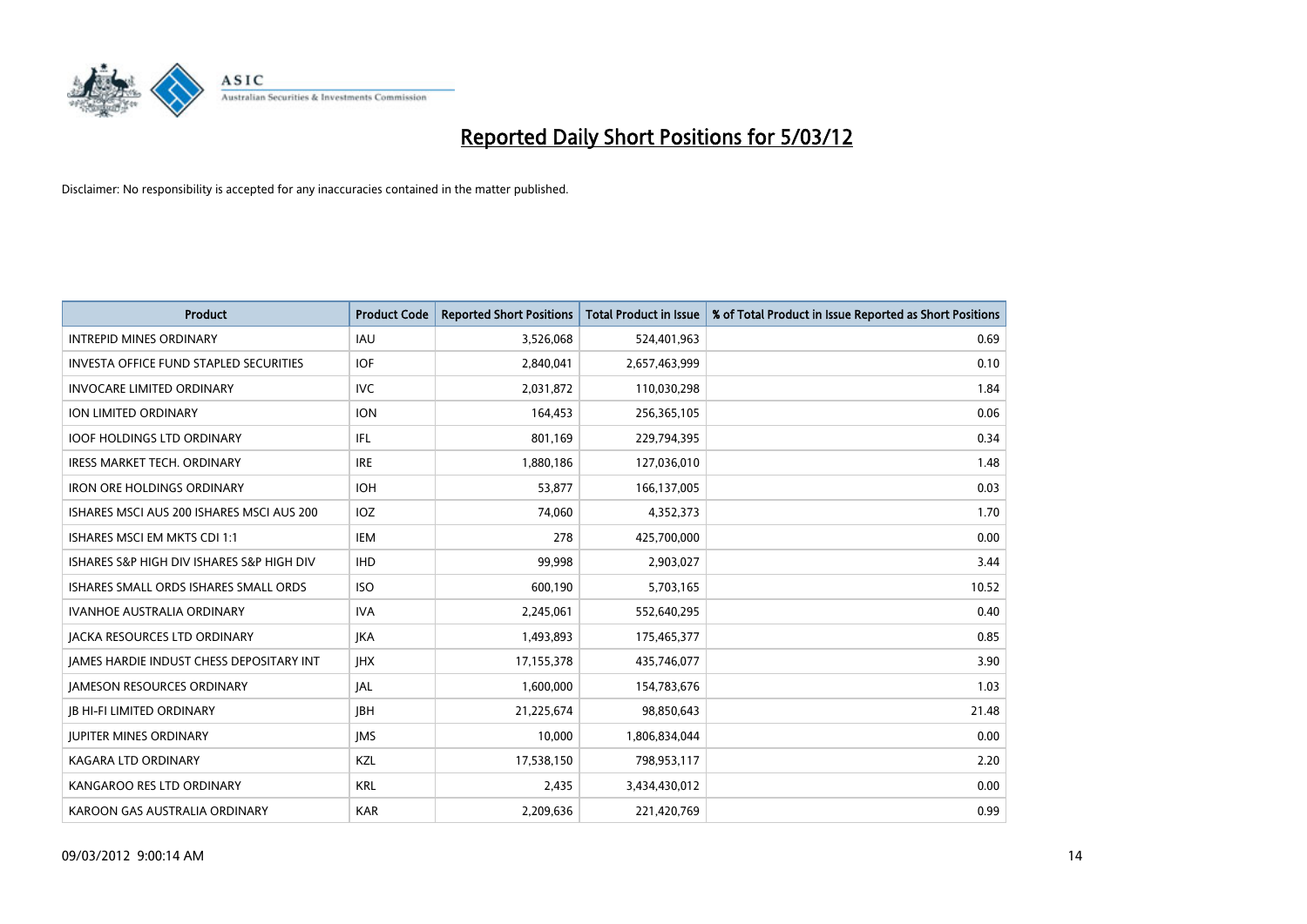

| <b>Product</b>                        | <b>Product Code</b> | <b>Reported Short Positions</b> | <b>Total Product in Issue</b> | % of Total Product in Issue Reported as Short Positions |
|---------------------------------------|---------------------|---------------------------------|-------------------------------|---------------------------------------------------------|
| KATHMANDU HOLD LTD ORDINARY           | <b>KMD</b>          | 1,928,551                       | 200,000,000                   | 0.96                                                    |
| <b>KBL MINING LIMITED ORDINARY</b>    | <b>KBL</b>          | 1,820                           | 213,582,653                   | 0.00                                                    |
| <b>KEYBRIDGE CAPITAL ORDINARY</b>     | <b>KBC</b>          | 6,000                           | 172,070,564                   | 0.00                                                    |
| KINGSGATE CONSOLID. ORDINARY          | <b>KCN</b>          | 3,867,500                       | 150,876,565                   | 2.56                                                    |
| KINGSROSE MINING LTD ORDINARY         | <b>KRM</b>          | 128,113                         | 275,728,192                   | 0.04                                                    |
| LEIGHTON HOLDINGS ORDINARY            | LEI                 | 7,347,666                       | 337,087,596                   | 2.16                                                    |
| LEND LEASE GROUP UNIT/ORD STAPLED     | LLC                 | 2,053,861                       | 571,804,090                   | 0.34                                                    |
| LINC ENERGY LTD ORDINARY              | <b>LNC</b>          | 15,288,942                      | 504,487,631                   | 3.03                                                    |
| LIQUEFIED NATURAL ORDINARY            | <b>LNG</b>          | 292,800                         | 267,699,015                   | 0.11                                                    |
| LYNAS CORPORATION ORDINARY            | <b>LYC</b>          | 161,494,138                     | 1,714,396,913                 | 9.43                                                    |
| M2 TELECOMMUNICATION ORDINARY         | <b>MTU</b>          | 430,824                         | 124,543,385                   | 0.33                                                    |
| <b>MACMAHON HOLDINGS ORDINARY</b>     | MAH                 | 4,637,397                       | 738,631,705                   | 0.63                                                    |
| MACO ATLAS ROADS GRP ORDINARY STAPLED | <b>MOA</b>          | 13,754,678                      | 464,279,594                   | 2.95                                                    |
| MACQUARIE GROUP LTD ORDINARY          | MQG                 | 7,262,904                       | 348,584,383                   | 2.07                                                    |
| MANHATTAN CORP LTD ORDINARY           | <b>MHC</b>          | 20,000                          | 93,330,398                    | 0.02                                                    |
| MARENGO MINING ORDINARY               | <b>MGO</b>          | 39,850                          | 1,002,559,863                 | 0.00                                                    |
| <b>MATRIX C &amp; E LTD ORDINARY</b>  | <b>MCE</b>          | 672,061                         | 77,081,507                    | 0.86                                                    |
| MAVERICK DRILLING ORDINARY            | <b>MAD</b>          | 17,431                          | 237,454,286                   | 0.01                                                    |
| MCMILLAN SHAKESPEARE ORDINARY         | <b>MMS</b>          | 738,161                         | 70,639,319                    | 1.03                                                    |
| MCPHERSON'S LTD ORDINARY              | <b>MCP</b>          | 14,050                          | 72,401,758                    | 0.02                                                    |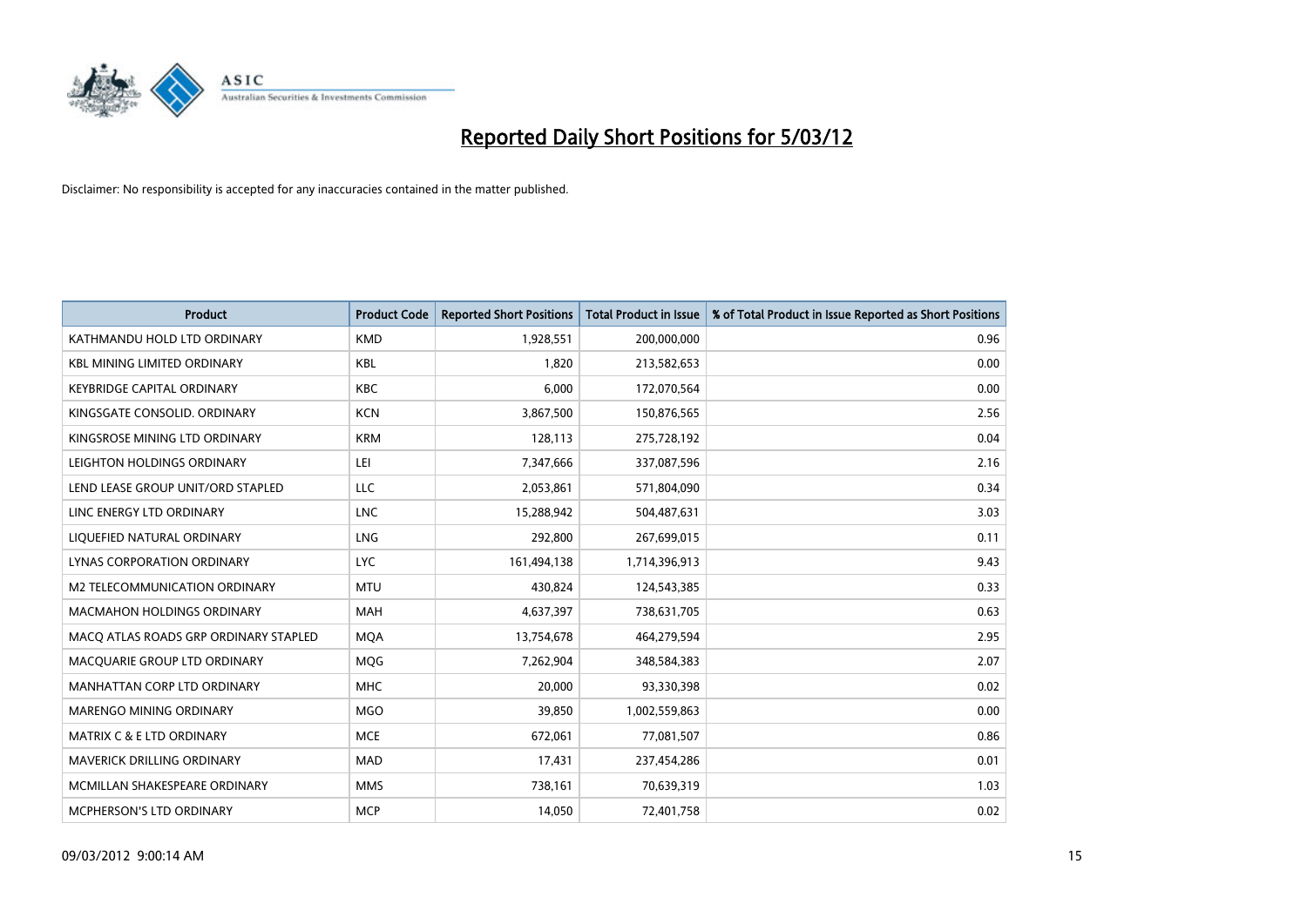

| <b>Product</b>                  | <b>Product Code</b> | <b>Reported Short Positions</b> | <b>Total Product in Issue</b> | % of Total Product in Issue Reported as Short Positions |
|---------------------------------|---------------------|---------------------------------|-------------------------------|---------------------------------------------------------|
| MEDUSA MINING LTD ORDINARY      | <b>MML</b>          | 2,679,496                       | 188,903,911                   | 1.43                                                    |
| MELBOURNE IT LIMITED ORDINARY   | MLB                 | 155,475                         | 81,352,178                    | 0.18                                                    |
| MEO AUSTRALIA LTD ORDINARY      | <b>MEO</b>          | 4,666,699                       | 539,913,260                   | 0.85                                                    |
| <b>MERMAID MARINE ORDINARY</b>  | <b>MRM</b>          | 656,297                         | 217,833,136                   | 0.30                                                    |
| MESOBLAST LIMITED ORDINARY      | <b>MSB</b>          | 15,274,853                      | 284,478,361                   | 5.40                                                    |
| METALS X LIMITED ORDINARY       | <b>MLX</b>          | 670,340                         | 1,322,554,004                 | 0.06                                                    |
| METCASH LIMITED ORDINARY        | <b>MTS</b>          | 33,945,176                      | 771,345,864                   | 4.33                                                    |
| METGASCO LIMITED ORDINARY       | <b>MEL</b>          | 353,715                         | 338,592,672                   | 0.10                                                    |
| METMINCO LIMITED ORDINARY       | <b>MNC</b>          | 2,147,903                       | 1,749,541,573                 | 0.12                                                    |
| MHM METALS LIMITED ORDINARY     | <b>MHM</b>          | 83,167                          | 104,133,018                   | 0.08                                                    |
| MICLYN EXP OFFSHR ORDINARY      | <b>MIO</b>          | 944,382                         | 278,515,705                   | 0.34                                                    |
| MINCOR RESOURCES NL ORDINARY    | <b>MCR</b>          | 1,764,970                       | 195,818,871                   | 0.89                                                    |
| MINERAL DEPOSITS ORDINARY       | <b>MDL</b>          | 202,939                         | 83,538,786                    | 0.23                                                    |
| MINERAL RESOURCES, ORDINARY     | <b>MIN</b>          | 646,126                         | 184,706,489                   | 0.34                                                    |
| MIRABELA NICKEL LTD ORDINARY    | <b>MBN</b>          | 10,851,151                      | 492,516,163                   | 2.21                                                    |
| MIRVAC GROUP STAPLED SECURITIES | <b>MGR</b>          | 8,724,208                       | 3,416,996,915                 | 0.25                                                    |
| MOLOPO ENERGY LTD ORDINARY      | <b>MPO</b>          | 957,484                         | 245,579,810                   | 0.38                                                    |
| MOLY MINES LIMITED ORDINARY     | <b>MOL</b>          | 49,706                          | 384,893,989                   | 0.01                                                    |
| MONADELPHOUS GROUP ORDINARY     | <b>MND</b>          | 1,588,611                       | 88,674,327                    | 1.77                                                    |
| MORTGAGE CHOICE LTD ORDINARY    | MOC                 | 2,261,969                       | 120,319,572                   | 1.88                                                    |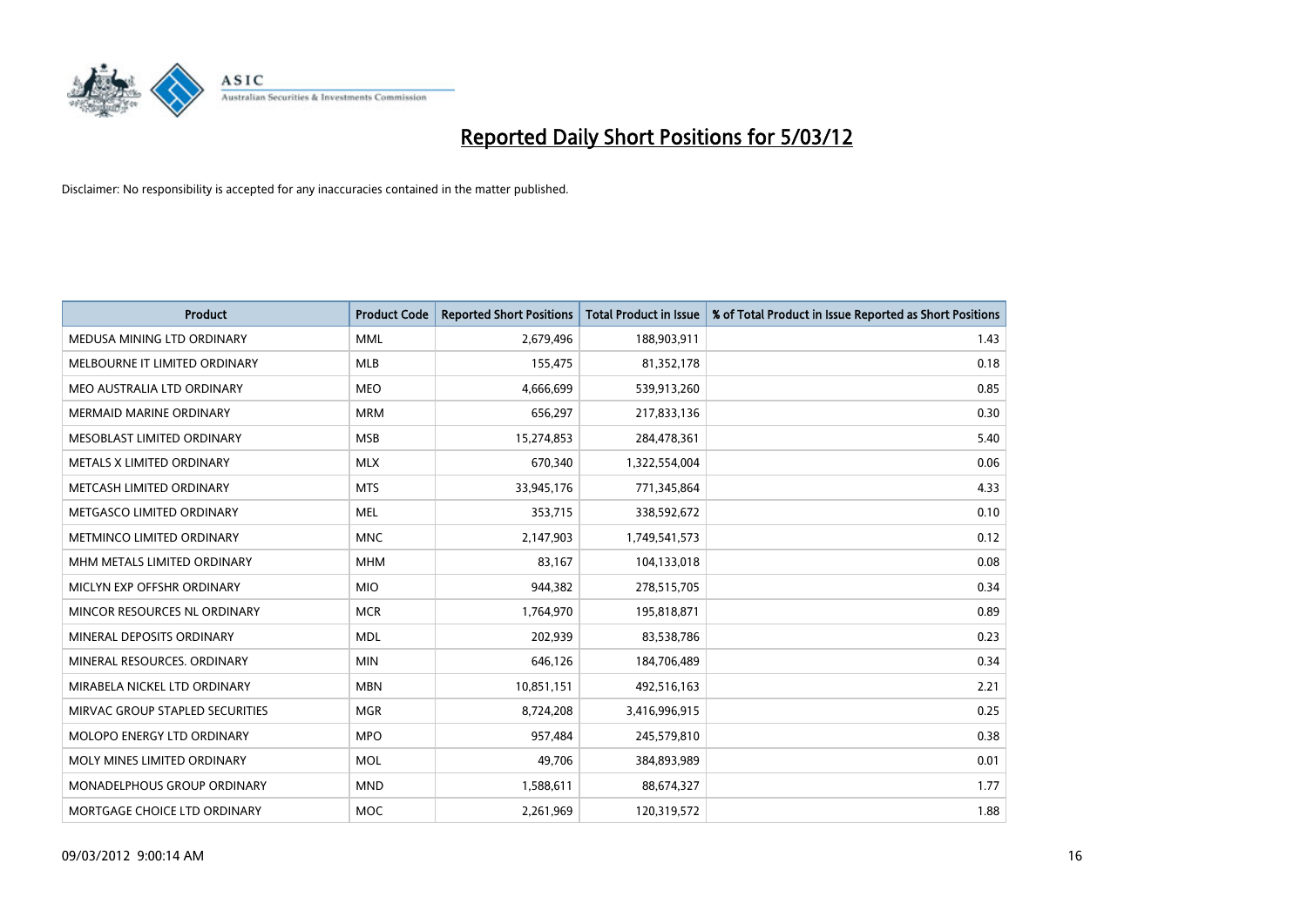

| <b>Product</b>                    | <b>Product Code</b> | <b>Reported Short Positions</b> | <b>Total Product in Issue</b> | % of Total Product in Issue Reported as Short Positions |
|-----------------------------------|---------------------|---------------------------------|-------------------------------|---------------------------------------------------------|
| <b>MOUNT GIBSON IRON ORDINARY</b> | <b>MGX</b>          | 5,590,788                       | 1,082,570,693                 | 0.50                                                    |
| MSF SUGAR LIMITED ORDINARY        | <b>MSF</b>          | 9,541                           | 69,551,601                    | 0.01                                                    |
| MULTIPLEX SITES SITES             | <b>MXUPA</b>        | 23                              | 4,500,000                     | 0.00                                                    |
| MURCHISON METALS LTD ORDINARY     | <b>MMX</b>          | 5,845,690                       | 449,867,777                   | 1.29                                                    |
| <b>MYER HOLDINGS LTD ORDINARY</b> | <b>MYR</b>          | 66,705,943                      | 583,384,551                   | 11.40                                                   |
| <b>MYSTATE LIMITED ORDINARY</b>   | <b>MYS</b>          | 1,400                           | 86,963,862                    | 0.00                                                    |
| NATIONAL AUST, BANK ORDINARY      | <b>NAB</b>          | 14,906,237                      | 2,238,777,689                 | 0.64                                                    |
| NATURAL FUEL LIMITED ORDINARY     | <b>NFL</b>          | $\mathbf{1}$                    | 1,121,912                     | 0.00                                                    |
| NAVIGATOR RESOURCES ORDINARY      | <b>NAV</b>          | 500                             | 2,222,216,576                 | 0.00                                                    |
| NAVITAS LIMITED ORDINARY          | <b>NVT</b>          | 7,672,349                       | 375,318,628                   | 2.05                                                    |
| NEON ENERGY LIMITED ORDINARY      | <b>NEN</b>          | 241,471                         | 434,164,520                   | 0.06                                                    |
| NEPTUNE MARINE ORDINARY           | <b>NMS</b>          | 182,593                         | 1,748,545,632                 | 0.01                                                    |
| NEUREN PHARMACEUT, ORDINARY       | <b>NEU</b>          | 952,997                         | 1,155,864,425                 | 0.08                                                    |
| NEW HOPE CORPORATION ORDINARY     | <b>NHC</b>          | 3,177,793                       | 830,411,534                   | 0.38                                                    |
| NEWCREST MINING ORDINARY          | <b>NCM</b>          | 2,945,329                       | 764,960,000                   | 0.34                                                    |
| NEWS CORP A NON-VOTING CDI        | <b>NWSLV</b>        | 1,900,681                       | 1,668,296,607                 | 0.11                                                    |
| NEWS CORP B VOTING CDI            | <b>NWS</b>          | 2,618,718                       | 798,520,953                   | 0.33                                                    |
| NEXBIS LIMITED ORDINARY           | <b>NBS</b>          | 63,733                          | 798,356,704                   | 0.01                                                    |
| NEXTDC LIMITED ORDINARY           | <b>NXT</b>          | 23,524                          | 123,533,558                   | 0.02                                                    |
| NEXUS ENERGY LIMITED ORDINARY     | <b>NXS</b>          | 4,543,931                       | 1,326,821,159                 | 0.33                                                    |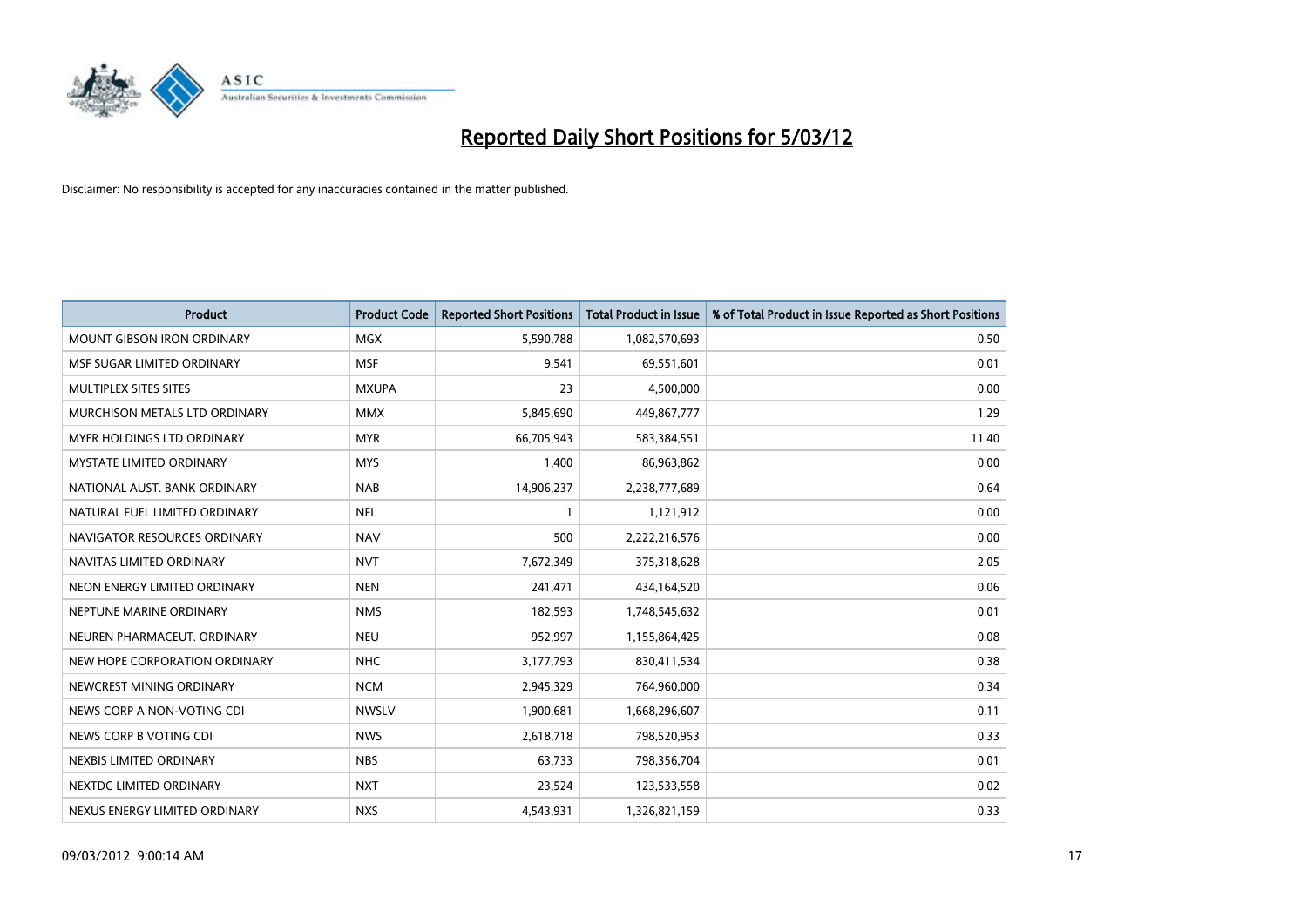

| <b>Product</b>                        | <b>Product Code</b> | <b>Reported Short Positions</b> | <b>Total Product in Issue</b> | % of Total Product in Issue Reported as Short Positions |
|---------------------------------------|---------------------|---------------------------------|-------------------------------|---------------------------------------------------------|
| NIB HOLDINGS LIMITED ORDINARY         | <b>NHF</b>          | 222,547                         | 466,502,955                   | 0.04                                                    |
| NIDO PETROLEUM ORDINARY               | <b>NDO</b>          | 105,313                         | 1,389,163,151                 | 0.01                                                    |
| NKWE PLATINUM 10C US COMMON           | <b>NKP</b>          | 749                             | 559,651,184                   | 0.00                                                    |
| NOBLE MINERAL RES ORDINARY            | <b>NMG</b>          | 1,858,081                       | 550,620,653                   | 0.34                                                    |
| NORTHERN IRON LTD ORDINARY            | <b>NFE</b>          | 1,022,228                       | 369,980,113                   | 0.27                                                    |
| NORTHERN STAR ORDINARY                | <b>NST</b>          | 5,384                           | 402,170,706                   | 0.00                                                    |
| NRW HOLDINGS LIMITED ORDINARY         | <b>NWH</b>          | 310,517                         | 278,888,011                   | 0.11                                                    |
| NUCOAL RESOURCES LTD ORDINARY         | <b>NCR</b>          | 303,386                         | 650,849,359                   | 0.04                                                    |
| NUFARM LIMITED ORDINARY               | <b>NUF</b>          | 4,052,787                       | 262,018,057                   | 1.55                                                    |
| <b>OAKTON LIMITED ORDINARY</b>        | <b>OKN</b>          | 1,105,420                       | 93,800,235                    | 1.18                                                    |
| OCEANAGOLD CORP. CHESS DEPOSITARY INT | <b>OGC</b>          | 1,137,865                       | 262,827,709                   | 0.43                                                    |
| OCEANIA CAPITAL LTD ORDINARY          | <b>OCP</b>          | 2,500                           | 25,677,757                    | 0.01                                                    |
| OIL SEARCH LTD ORDINARY               | OSH                 | 9,842,441                       | 1,325,155,171                 | 0.73                                                    |
| OM HOLDINGS LIMITED ORDINARY          | OMH                 | 5,509,197                       | 579,105,150                   | 0.94                                                    |
| <b>ONESTEEL LIMITED ORDINARY</b>      | OST                 | 41,444,772                      | 1,342,393,583                 | 3.09                                                    |
| ORICA LIMITED ORDINARY                | ORI                 | 5,022,768                       | 365,007,037                   | 1.38                                                    |
| ORIGIN ENERGY ORDINARY                | ORG                 | 5,370,758                       | 1,086,199,519                 | 0.52                                                    |
| OROCOBRE LIMITED ORDINARY             | <b>ORE</b>          | 61,613                          | 103,195,029                   | 0.06                                                    |
| OROTONGROUP LIMITED ORDINARY          | ORL                 | 5,935                           | 40,880,902                    | 0.01                                                    |
| OTTO ENERGY LIMITED ORDINARY          | <b>OEL</b>          | 109,204                         | 1,138,290,071                 | 0.01                                                    |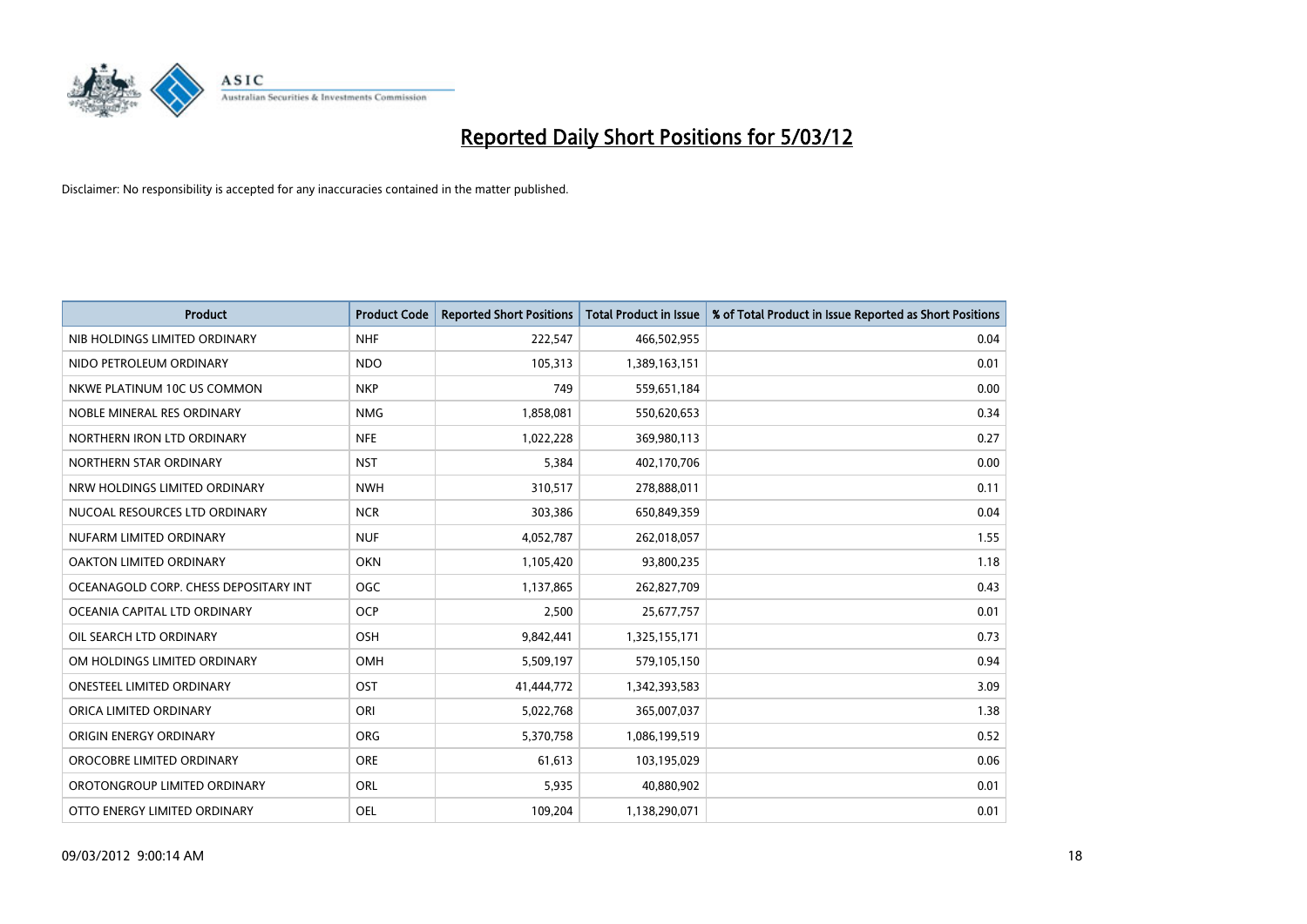

| <b>Product</b>                | <b>Product Code</b> | <b>Reported Short Positions</b> | <b>Total Product in Issue</b> | % of Total Product in Issue Reported as Short Positions |
|-------------------------------|---------------------|---------------------------------|-------------------------------|---------------------------------------------------------|
| OZ MINERALS ORDINARY          | OZL                 | 8,857,183                       | 314,619,580                   | 2.80                                                    |
| PACIFIC BRANDS ORDINARY       | <b>PBG</b>          | 6,802,325                       | 912,915,695                   | 0.74                                                    |
| PALADIN ENERGY LTD ORDINARY   | <b>PDN</b>          | 33,975,651                      | 835,645,290                   | 4.06                                                    |
| PANAUST LIMITED ORDINARY      | <b>PNA</b>          | 10,653,235                      | 597,349,292                   | 1.78                                                    |
| PANORAMIC RESOURCES ORDINARY  | PAN                 | 1,020,842                       | 207,050,710                   | 0.49                                                    |
| PAPERLINX LIMITED ORDINARY    | <b>PPX</b>          | 9,652,914                       | 609,280,761                   | 1.58                                                    |
| PAPILLON RES LTD ORDINARY     | <b>PIR</b>          | 127,387                         | 239,052,009                   | 0.05                                                    |
| PATTIES FOODS LTD ORDINARY    | PFL                 | $\mathbf{1}$                    | 138,989,223                   | 0.00                                                    |
| PEET LIMITED ORDINARY         | <b>PPC</b>          | 235,533                         | 320,170,604                   | 0.07                                                    |
| PENINSULA ENERGY LTD ORDINARY | <b>PEN</b>          | 3,932,559                       | 2,141,017,026                 | 0.19                                                    |
| PERILYA LIMITED ORDINARY      | <b>PEM</b>          | 109,267                         | 769,316,426                   | 0.01                                                    |
| PERPETUAL LIMITED ORDINARY    | PPT                 | 2,378,049                       | 41,980,678                    | 5.67                                                    |
| PERSEUS MINING LTD ORDINARY   | PRU                 | 6,245,412                       | 457,502,088                   | 1.36                                                    |
| PETSEC ENERGY ORDINARY        | <b>PSA</b>          | 223,332                         | 235,283,622                   | 0.09                                                    |
| PHARMAXIS LTD ORDINARY        | <b>PXS</b>          | 2,186,152                       | 305,890,989                   | 0.71                                                    |
| PHOTON GROUP LTD ORDINARY     | PGA                 | 250,510                         | 1,540,886,866                 | 0.02                                                    |
| PLATINUM ASSET ORDINARY       | <b>PTM</b>          | 8,195,260                       | 561,347,878                   | 1.45                                                    |
| PLATINUM AUSTRALIA ORDINARY   | <b>PLA</b>          | 2,322,900                       | 504,968,043                   | 0.45                                                    |
| PLATINUM CAPITAL LTD ORDINARY | <b>PMC</b>          | $\mathbf{1}$                    | 165,756,878                   | 0.00                                                    |
| PMI GOLD CORP CDI 1:1         | <b>PVM</b>          | 8,512                           | 56,771,872                    | 0.01                                                    |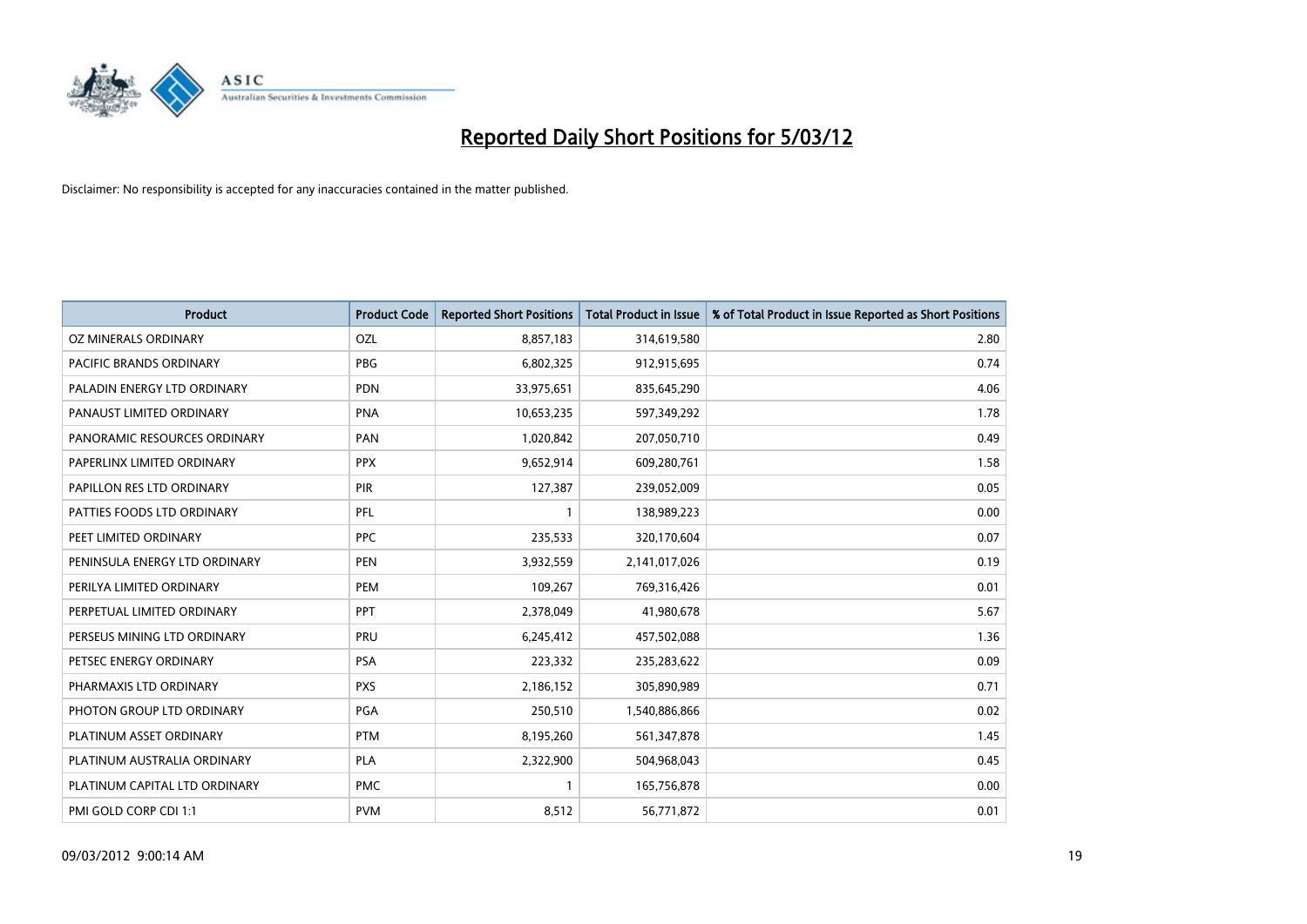

| <b>Product</b>                      | <b>Product Code</b> | <b>Reported Short Positions</b> | <b>Total Product in Issue</b> | % of Total Product in Issue Reported as Short Positions |
|-------------------------------------|---------------------|---------------------------------|-------------------------------|---------------------------------------------------------|
| PMP LIMITED ORDINARY                | <b>PMP</b>          | 29,265                          | 326,543,596                   | 0.01                                                    |
| PORT BOUVARD LIMITED ORDINARY       | <b>PBD</b>          | 6,754                           | 593,868,295                   | 0.00                                                    |
| PREMIER INVESTMENTS ORDINARY        | <b>PMV</b>          | 643,570                         | 155,062,831                   | 0.41                                                    |
| PRIMA BIOMED LTD ORDINARY           | <b>PRR</b>          | 5,940,967                       | 1,064,963,388                 | 0.56                                                    |
| PRIMARY HEALTH CARE ORDINARY        | <b>PRY</b>          | 11,233,397                      | 500,386,679                   | 2.24                                                    |
| PRIME MEDIA GRP LTD ORDINARY        | <b>PRT</b>          | 2                               | 366,330,303                   | 0.00                                                    |
| PRIMEAG AUSTRALIA ORDINARY          | PAG                 | 18,697                          | 266,394,444                   | 0.01                                                    |
| PROGEN PHARMACEUTIC ORDINARY        | PGL                 | 151,596                         | 24,709,097                    | 0.61                                                    |
| PROGRAMMED ORDINARY                 | <b>PRG</b>          | 530,462                         | 118,173,778                   | 0.43                                                    |
| PSIVIDA CORP CDI 1:1                | <b>PVA</b>          | 6,878                           | 8,961,741                     | 0.08                                                    |
| <b>QANTAS AIRWAYS ORDINARY</b>      | QAN                 | 41,598,160                      | 2,265,123,620                 | 1.86                                                    |
| <b>OBE INSURANCE GROUP ORDINARY</b> | <b>OBE</b>          | 21,780,347                      | 1,115,545,692                 | 1.95                                                    |
| OR NATIONAL LIMITED ORDINARY        | <b>ORN</b>          | 13,203,987                      | 2,440,000,000                 | 0.55                                                    |
| ORXPHARMA LTD ORDINARY              | <b>QRX</b>          | 675,500                         | 144,431,648                   | 0.46                                                    |
| <b>QUBE LOGISTICS HLDG ORDINARY</b> | QUB                 | 1,642,581                       | 889,404,644                   | 0.17                                                    |
| RAMELIUS RESOURCES ORDINARY         | <b>RMS</b>          | 927,714                         | 335,775,519                   | 0.27                                                    |
| RAMSAY HEALTH CARE ORDINARY         | <b>RHC</b>          | 1,716,093                       | 202,081,252                   | 0.83                                                    |
| <b>RCR TOMLINSON ORDINARY</b>       | <b>RCR</b>          | 99,465                          | 133,938,849                   | 0.07                                                    |
| <b>REA GROUP ORDINARY</b>           | <b>REA</b>          | 486,249                         | 131,714,699                   | 0.37                                                    |
| RECKON LIMITED ORDINARY             | <b>RKN</b>          | 807,313                         | 132,839,672                   | 0.61                                                    |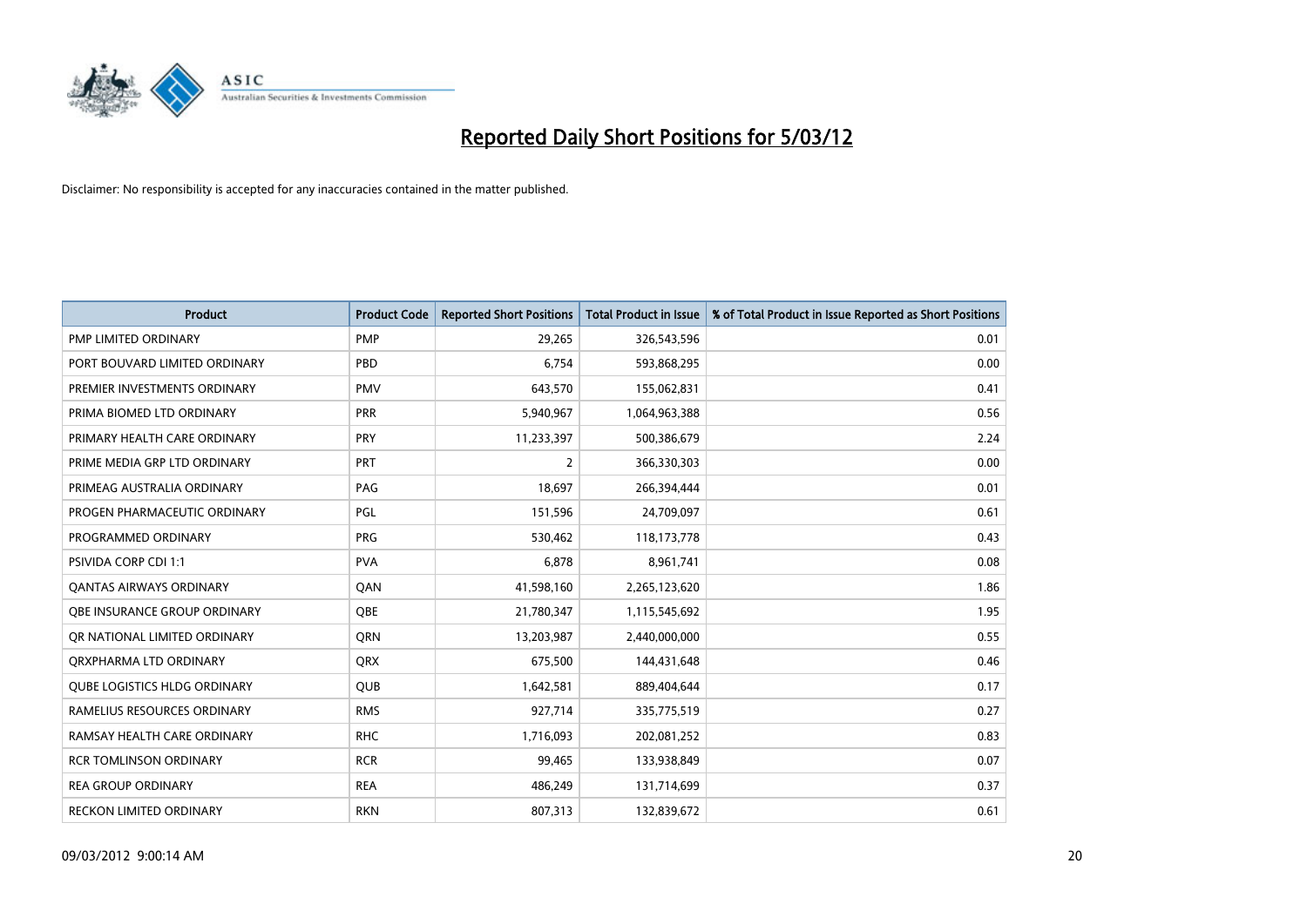

| <b>Product</b>                      | <b>Product Code</b> | <b>Reported Short Positions</b> | <b>Total Product in Issue</b> | % of Total Product in Issue Reported as Short Positions |
|-------------------------------------|---------------------|---------------------------------|-------------------------------|---------------------------------------------------------|
| <b>RED 5 LIMITED ORDINARY</b>       | <b>RED</b>          | 31,167                          | 128,412,536                   | 0.02                                                    |
| <b>RED FORK ENERGY ORDINARY</b>     | <b>RFE</b>          | 137,582                         | 310,229,853                   | 0.04                                                    |
| REDBANK ENERGY LTD ORDINARY         | <b>AEI</b>          | 19                              | 786,287                       | 0.00                                                    |
| REED RESOURCES LTD ORDINARY         | <b>RDR</b>          | 268,204                         | 264,742,501                   | 0.10                                                    |
| REGIONAL EXPRESS ORDINARY           | <b>REX</b>          | 14,798                          | 121,254,902                   | 0.01                                                    |
| <b>REGIS RESOURCES ORDINARY</b>     | <b>RRL</b>          | 2,400,739                       | 439,120,407                   | 0.52                                                    |
| RESMED INC CDI 10:1                 | <b>RMD</b>          | 7,795,868                       | 1,556,242,300                 | 0.50                                                    |
| RESOLUTE MINING ORDINARY            | <b>RSG</b>          | 1,738,331                       | 655,756,462                   | 0.25                                                    |
| <b>RESOURCE GENERATION ORDINARY</b> | <b>RES</b>          | 157,911                         | 262,895,652                   | 0.06                                                    |
| REVERSE CORP LIMITED ORDINARY       | <b>REF</b>          | 26,041                          | 92,382,175                    | 0.03                                                    |
| REX MINERALS LIMITED ORDINARY       | <b>RXM</b>          | 966,811                         | 153,847,284                   | 0.63                                                    |
| RHG LIMITED ORDINARY                | <b>RHG</b>          | 46,284                          | 308,483,177                   | 0.01                                                    |
| RIALTO ENERGY ORDINARY              | <b>RIA</b>          | 21,726,953                      | 431,256,264                   | 5.04                                                    |
| RIDLEY CORPORATION ORDINARY         | <b>RIC</b>          | 54,213                          | 307,817,071                   | 0.02                                                    |
| RIO TINTO LIMITED ORDINARY          | <b>RIO</b>          | 20,611,114                      | 435,758,720                   | 4.71                                                    |
| RIVERCITY MOTORWAY STAPLED          | <b>RCY</b>          | 132,000                         | 957,010,115                   | 0.01                                                    |
| ROC OIL COMPANY ORDINARY            | <b>ROC</b>          | 4,713,414                       | 682,506,352                   | 0.69                                                    |
| ROYAL WOLF HOLDINGS ORDINARY        | <b>RWH</b>          | 60,000                          | 100,387,052                   | 0.06                                                    |
| SAI GLOBAL LIMITED ORDINARY         | SAI                 | 2,444,590                       | 202,463,278                   | 1.22                                                    |
| SALMAT LIMITED ORDINARY             | <b>SLM</b>          | 635,610                         | 159,802,174                   | 0.39                                                    |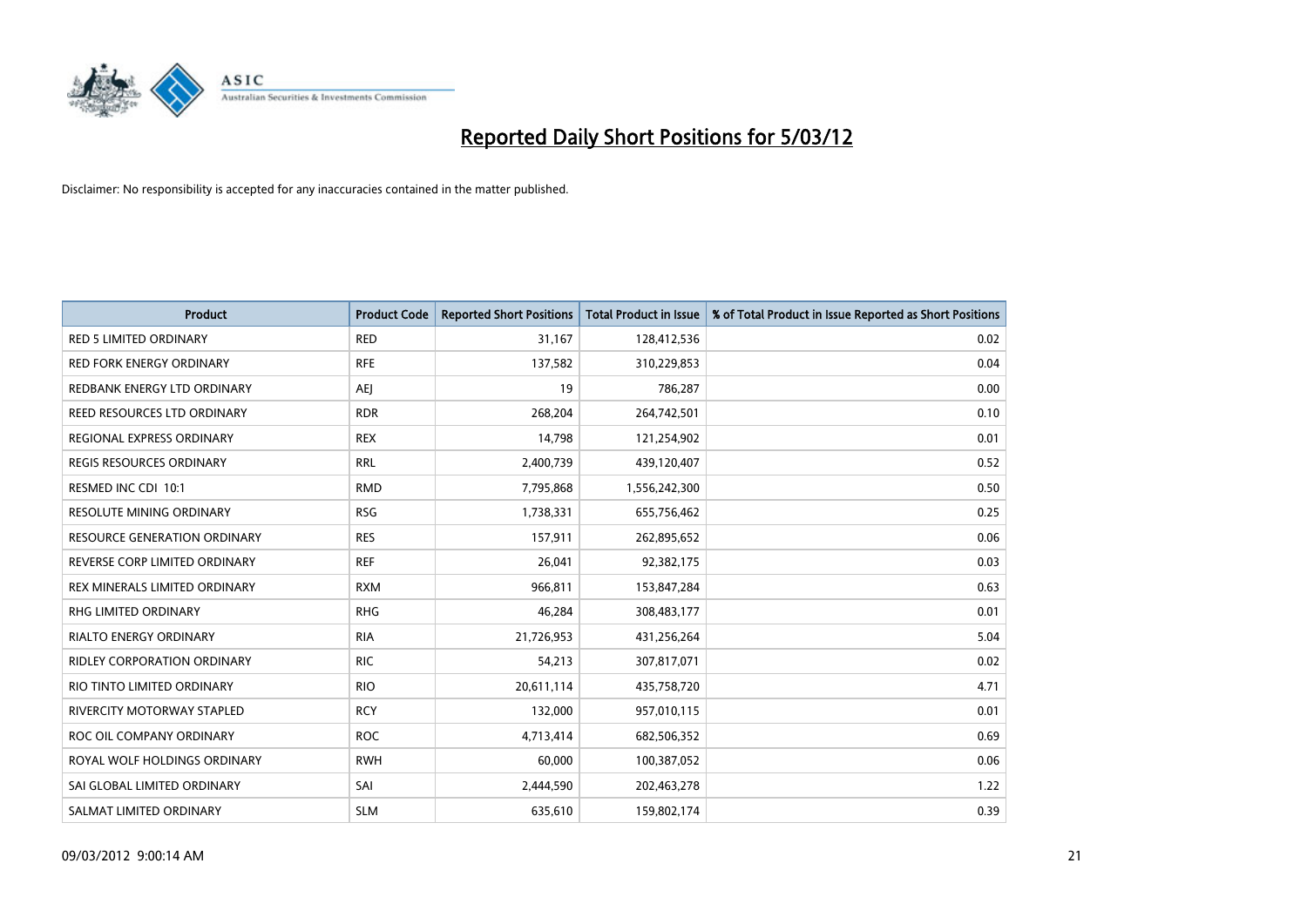

| <b>Product</b>                           | <b>Product Code</b> | <b>Reported Short Positions</b> | <b>Total Product in Issue</b> | % of Total Product in Issue Reported as Short Positions |
|------------------------------------------|---------------------|---------------------------------|-------------------------------|---------------------------------------------------------|
| SAMSON OIL & GAS LTD ORDINARY            | SSN                 | 2,155,177                       | 1,751,362,420                 | 0.11                                                    |
| SANDFIRE RESOURCES ORDINARY              | <b>SFR</b>          | 1,622,309                       | 151,113,635                   | 1.07                                                    |
| <b>SANTOS LTD ORDINARY</b>               | <b>STO</b>          | 20,765,857                      | 942,493,280                   | 2.20                                                    |
| SARACEN MINERAL ORDINARY                 | SAR                 | 1,353,648                       | 593,993,240                   | 0.24                                                    |
| SEDGMAN LIMITED ORDINARY                 | <b>SDM</b>          | 195,652                         | 212,215,619                   | 0.09                                                    |
| SEEK LIMITED ORDINARY                    | <b>SEK</b>          | 17,746,150                      | 337,101,307                   | 5.25                                                    |
| SEGUE RESOURCES ORDINARY                 | SEG                 | 607,954                         | 462,048,756                   | 0.13                                                    |
| SELECT HARVESTS ORDINARY                 | SHV                 | 3,000                           | 56,392,664                    | 0.01                                                    |
| SENETAS CORPORATION ORDINARY             | <b>SEN</b>          | 756,999                         | 463,105,195                   | 0.16                                                    |
| SENEX ENERGY LIMITED ORDINARY            | <b>SXY</b>          | 1,148,337                       | 923,847,416                   | 0.12                                                    |
| SERVCORP LIMITED ORDINARY                | SRV                 | 77,000                          | 98,440,807                    | 0.08                                                    |
| SERVICE STREAM ORDINARY                  | SSM                 | 344,663                         | 283,418,867                   | 0.12                                                    |
| SEVEN GROUP HOLDINGS ORDINARY            | <b>SVW</b>          | 320,416                         | 306,410,281                   | 0.10                                                    |
| SEVEN WEST MEDIA LTD ORDINARY            | <b>SWM</b>          | 10,920,066                      | 645,719,542                   | 1.68                                                    |
| SIGMA PHARMACEUTICAL ORDINARY            | <b>SIP</b>          | 12,985,544                      | 1,178,626,572                 | 1.10                                                    |
| SILEX SYSTEMS ORDINARY                   | <b>SLX</b>          | 647,843                         | 170,133,997                   | 0.37                                                    |
| SILVER LAKE RESOURCE ORDINARY            | <b>SLR</b>          | 750,223                         | 220,264,064                   | 0.35                                                    |
| SIMS METAL MGMT LTD ORDINARY             | SGM                 | 6,151,809                       | 205,856,443                   | 2.96                                                    |
| SINGAPORE TELECOMM. CHESS DEPOSITARY INT | SGT                 | 8,586,886                       | 183,608,625                   | 4.67                                                    |
| SIRIUS RESOURCES NL ORDINARY             | <b>SIR</b>          | 82,500                          | 150,934,586                   | 0.05                                                    |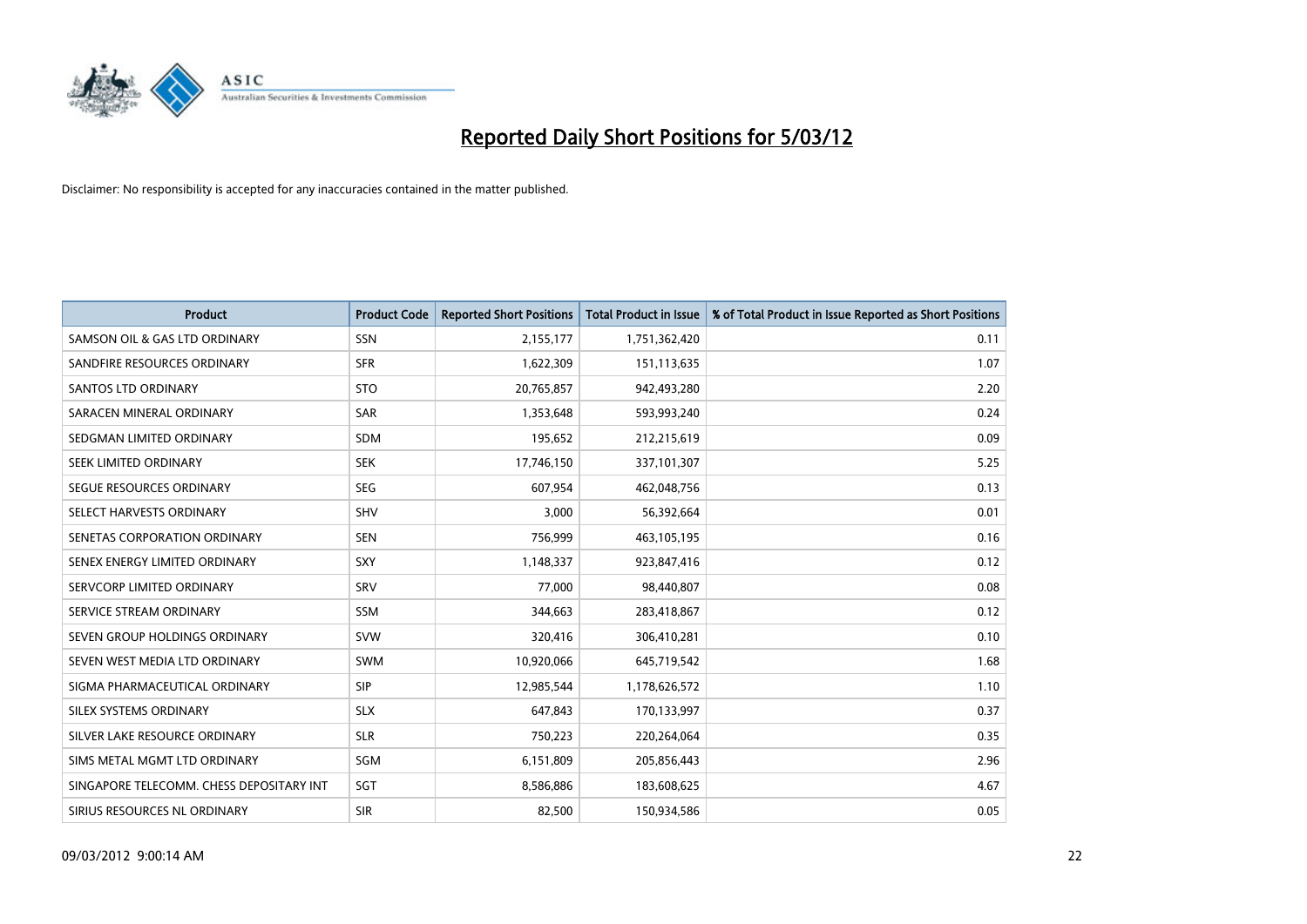

| <b>Product</b>                           | <b>Product Code</b> | <b>Reported Short Positions</b> | <b>Total Product in Issue</b> | % of Total Product in Issue Reported as Short Positions |
|------------------------------------------|---------------------|---------------------------------|-------------------------------|---------------------------------------------------------|
| SIRTEX MEDICAL ORDINARY                  | <b>SRX</b>          | 60                              | 55,768,136                    | 0.00                                                    |
| SKILLED GROUP LTD ORDINARY               | <b>SKE</b>          | 787,867                         | 233,487,276                   | 0.34                                                    |
| SKY CITY ENTERTAIN, ORDINARY             | <b>SKC</b>          | 704,392                         | 576,958,340                   | 0.12                                                    |
| SMS MANAGEMENT. ORDINARY                 | <b>SMX</b>          | 630,702                         | 68,290,180                    | 0.91                                                    |
| SONIC HEALTHCARE ORDINARY                | SHL                 | 6,591,592                       | 389,969,875                   | 1.68                                                    |
| SOUL PATTINSON (W.H) ORDINARY            | SOL                 | 4,135                           | 239,395,320                   | 0.00                                                    |
| SOUTH BOULDER MINES ORDINARY             | <b>STB</b>          | 117,349                         | 116,232,826                   | 0.10                                                    |
| SP AUSNET STAPLED SECURITIES             | SPN                 | 3,082,138                       | 2,896,219,682                 | 0.10                                                    |
| SPARK INFRASTRUCTURE STAPLED NOTE & UNIT | SKI                 | 20,350,408                      | 1,326,734,264                 | 1.53                                                    |
| SPDR 200 FUND ETF UNITS                  | <b>STW</b>          | 8                               | 51,538,531                    | 0.00                                                    |
| SPECIALTY FASHION ORDINARY               | <b>SFH</b>          | 2,608,265                       | 192,086,121                   | 1.36                                                    |
| SPOTLESS GROUP LTD ORDINARY              | <b>SPT</b>          | 1,011,981                       | 265,454,407                   | 0.38                                                    |
| ST BARBARA LIMITED ORDINARY              | <b>SBM</b>          | 7,597,012                       | 325,615,389                   | 2.32                                                    |
| STANMORE COAL LTD ORDINARY               | <b>SMR</b>          | 17,231                          | 159,973,418                   | 0.01                                                    |
| STARPHARMA HOLDINGS ORDINARY             | <b>SPL</b>          | 2,147,626                       | 280,742,451                   | 0.75                                                    |
| STH AMERICAN COR LTD ORDINARY            | SAY                 | 9,200                           | 257,785,604                   | 0.00                                                    |
| STHN CROSS MEDIA ORDINARY                | <b>SXL</b>          | 3,019,008                       | 705,766,444                   | 0.43                                                    |
| STOCKLAND UNITS/ORD STAPLED              | SGP                 | 24,596,838                      | 2,301,457,501                 | 1.04                                                    |
| STRAITS RES LTD. ORDINARY                | SRO                 | 2,248,151                       | 373,496,141                   | 0.61                                                    |
| STW COMMUNICATIONS ORDINARY              | SGN                 | 1,478,006                       | 362,798,351                   | 0.40                                                    |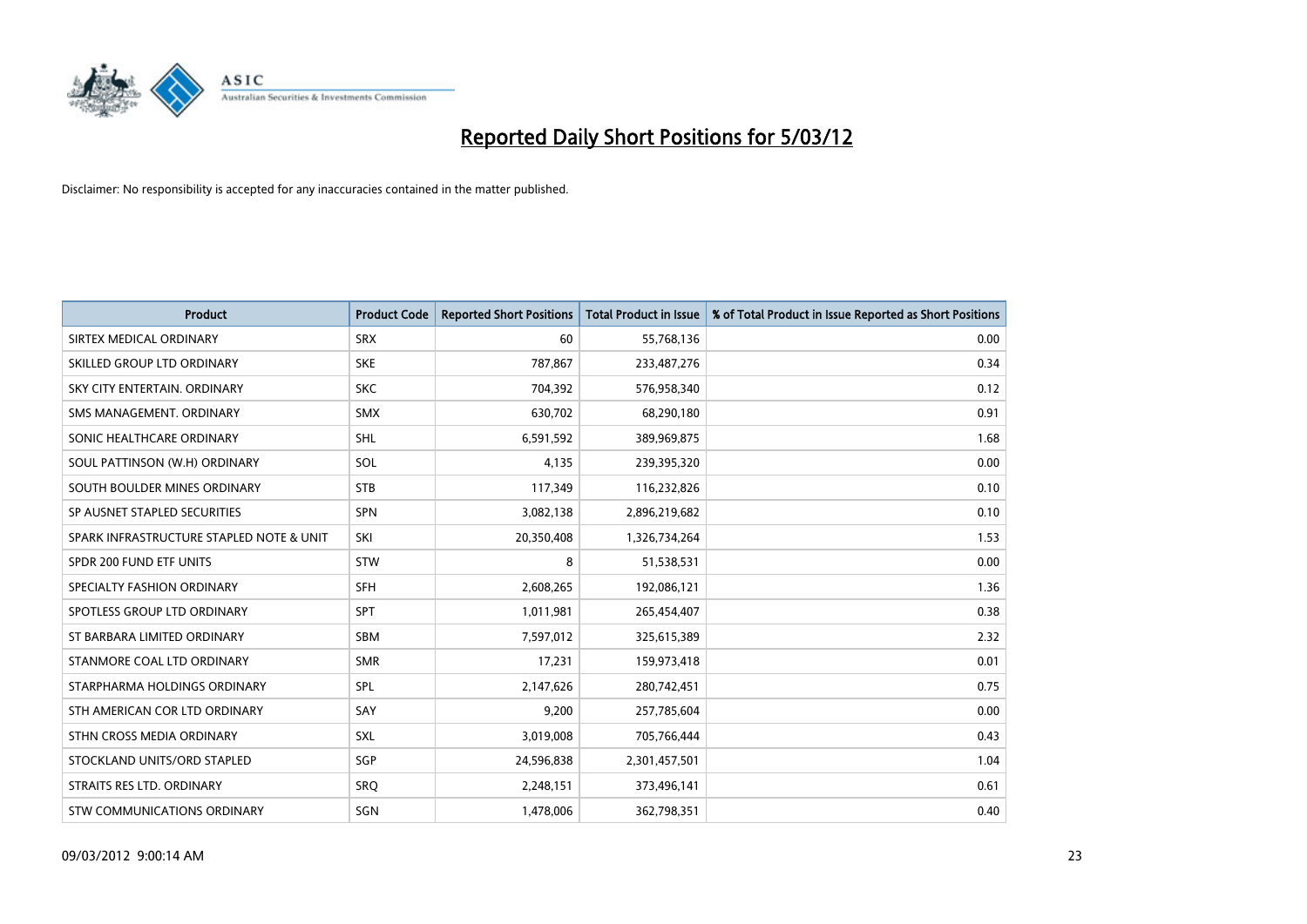

| <b>Product</b>                       | <b>Product Code</b> | <b>Reported Short Positions</b> | <b>Total Product in Issue</b> | % of Total Product in Issue Reported as Short Positions |
|--------------------------------------|---------------------|---------------------------------|-------------------------------|---------------------------------------------------------|
| <b>SUNCORP GROUP LTD ORDINARY</b>    | <b>SUN</b>          | 12,817,447                      | 1,286,600,980                 | 0.99                                                    |
| SUNDANCE ENERGY ORDINARY             | <b>SEA</b>          | 87,728                          | 277,098,474                   | 0.03                                                    |
| SUNDANCE RESOURCES ORDINARY          | <b>SDL</b>          | 8,763,542                       | 2,933,234,505                 | 0.29                                                    |
| SUNLAND GROUP LTD ORDINARY           | <b>SDG</b>          | 99,322                          | 201,578,526                   | 0.05                                                    |
| SUPER RET REP LTD ORDINARY           | SUL                 | 1,584,007                       | 194,754,593                   | 0.80                                                    |
| SWICK MINING ORDINARY                | <b>SWK</b>          | 1,548                           | 237,024,970                   | 0.00                                                    |
| SYD AIRPORT STAPLED US PROHIBIT.     | <b>SYD</b>          | 6,113,059                       | 1,861,210,782                 | 0.31                                                    |
| SYMEX HOLDINGS ORDINARY              | <b>SYM</b>          | 6,633                           | 191,593,493                   | 0.00                                                    |
| <b>TABCORP HOLDINGS LTD ORDINARY</b> | <b>TAH</b>          | 10,167,775                      | 712,805,880                   | 1.43                                                    |
| <b>TALENT2 INTERNATION ORDINARY</b>  | <b>TWO</b>          | 7                               | 147,403,701                   | 0.00                                                    |
| TAP OIL LIMITED ORDINARY             | <b>TAP</b>          | 2,803,597                       | 240,995,311                   | 1.17                                                    |
| TASSAL GROUP LIMITED ORDINARY        | <b>TGR</b>          | 111,478                         | 146,304,404                   | 0.07                                                    |
| TATTS GROUP LTD ORDINARY             | <b>TTS</b>          | 18,812,437                      | 1,340,758,701                 | 1.39                                                    |
| TELECOM CORPORATION ORDINARY         | <b>TEL</b>          | 6,763,027                       | 1,925,427,596                 | 0.34                                                    |
| TELSTRA CORPORATION, ORDINARY        | <b>TLS</b>          | 52,806,010                      | 12,443,074,357                | 0.43                                                    |
| TEN NETWORK HOLDINGS ORDINARY        | <b>TEN</b>          | 63,064,765                      | 1,045,236,720                 | 6.05                                                    |
| TERANGA GOLD CORP CDI 1:1            | <b>TGZ</b>          | 118,193                         | 156,036,331                   | 0.06                                                    |
| TFS CORPORATION LTD ORDINARY         | <b>TFC</b>          | 90,196                          | 279,621,829                   | 0.03                                                    |
| THAKRAL HOLDINGS GRP ORDINARY/UNIT   | <b>THG</b>          | $\overline{2}$                  | 585,365,014                   | 0.00                                                    |
| THE REJECT SHOP ORDINARY             | <b>TRS</b>          | 1,579,649                       | 26,071,170                    | 6.03                                                    |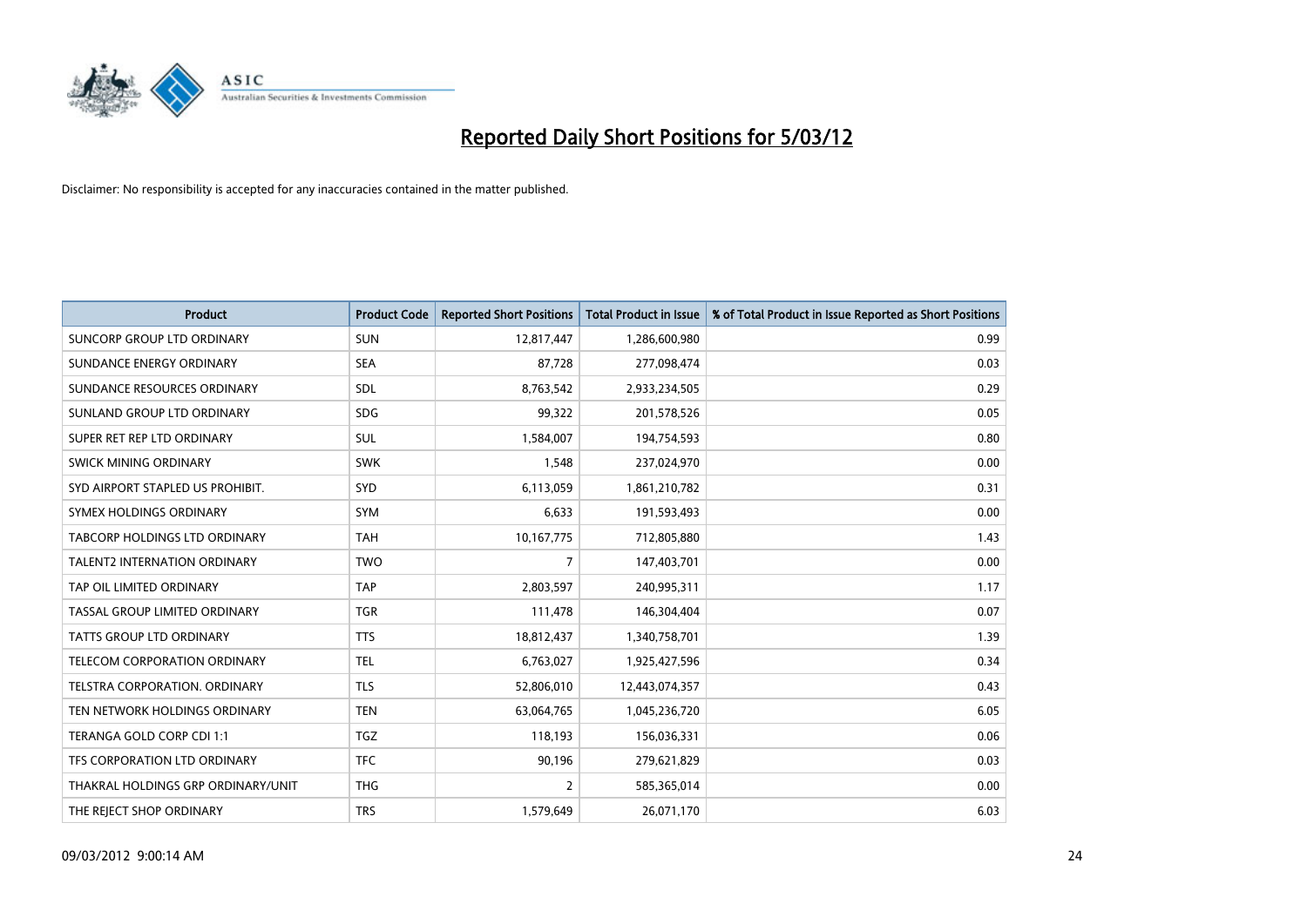

| <b>Product</b>                       | <b>Product Code</b> | <b>Reported Short Positions</b> | <b>Total Product in Issue</b> | % of Total Product in Issue Reported as Short Positions |
|--------------------------------------|---------------------|---------------------------------|-------------------------------|---------------------------------------------------------|
| THINKSMART LIMITED ORDINARY          | <b>TSM</b>          | 100,000                         | 138,432,658                   | 0.07                                                    |
| THOR MINING PLC CHESS DEPOSITARY 1:1 | <b>THR</b>          | 2,307                           | 222,489,120                   | 0.00                                                    |
| THORN GROUP LIMITED ORDINARY         | <b>TGA</b>          | 78,042                          | 146,374,703                   | 0.04                                                    |
| TIGER RESOURCES ORDINARY             | <b>TGS</b>          | 3,378,858                       | 671,610,549                   | 0.47                                                    |
| <b>TISHMAN SPEYER UNITS</b>          | <b>TSO</b>          | 69,265                          | 338,440,904                   | 0.02                                                    |
| TNG LIMITED ORDINARY                 | <b>TNG</b>          | 4,321                           | 344,611,705                   | 0.00                                                    |
| <b>TOLL HOLDINGS LTD ORDINARY</b>    | <b>TOL</b>          | 25,299,969                      | 717,133,875                   | 3.50                                                    |
| TORO ENERGY LIMITED ORDINARY         | <b>TOE</b>          | 35,404                          | 975,436,676                   | 0.00                                                    |
| <b>TOWER LIMITED ORDINARY</b>        | <b>TWR</b>          | 689,519                         | 266,371,322                   | 0.26                                                    |
| TOX FREE SOLUTIONS ORDINARY          | <b>TOX</b>          | 100,370                         | 114,453,108                   | 0.08                                                    |
| TPG TELECOM LIMITED ORDINARY         | <b>TPM</b>          | 2,698,297                       | 793,808,141                   | 0.33                                                    |
| <b>TRADE ME GROUP ORDINARY</b>       | <b>TME</b>          | 555                             | 395,745,510                   | 0.00                                                    |
| TRANSFIELD SERVICES ORDINARY         | <b>TSE</b>          | 3,171,345                       | 542,977,583                   | 0.58                                                    |
| TRANSPACIFIC INDUST, ORDINARY        | <b>TPI</b>          | 5,458,209                       | 1,578,209,025                 | 0.33                                                    |
| TRANSURBAN GROUP TRIPLE STAPLED SEC. | <b>TCL</b>          | 5,285,788                       | 1,458,321,112                 | 0.33                                                    |
| TREASURY WINE ESTATE ORDINARY        | <b>TWE</b>          | 15,672,581                      | 647,227,144                   | 2.41                                                    |
| TRINITY GROUP STAPLED SECURITIES     | <b>TCQ</b>          | 3,419                           | 193,235,631                   | 0.00                                                    |
| TROY RESOURCES LTD ORDINARY          | <b>TRY</b>          | 451,799                         | 88,879,149                    | 0.49                                                    |
| <b>UGL LIMITED ORDINARY</b>          | UGL                 | 4,697,483                       | 166,315,038                   | 2.83                                                    |
| UNILIFE CORPORATION CDI 6:1          | <b>UNS</b>          | 211,168                         | 266,559,954                   | 0.07                                                    |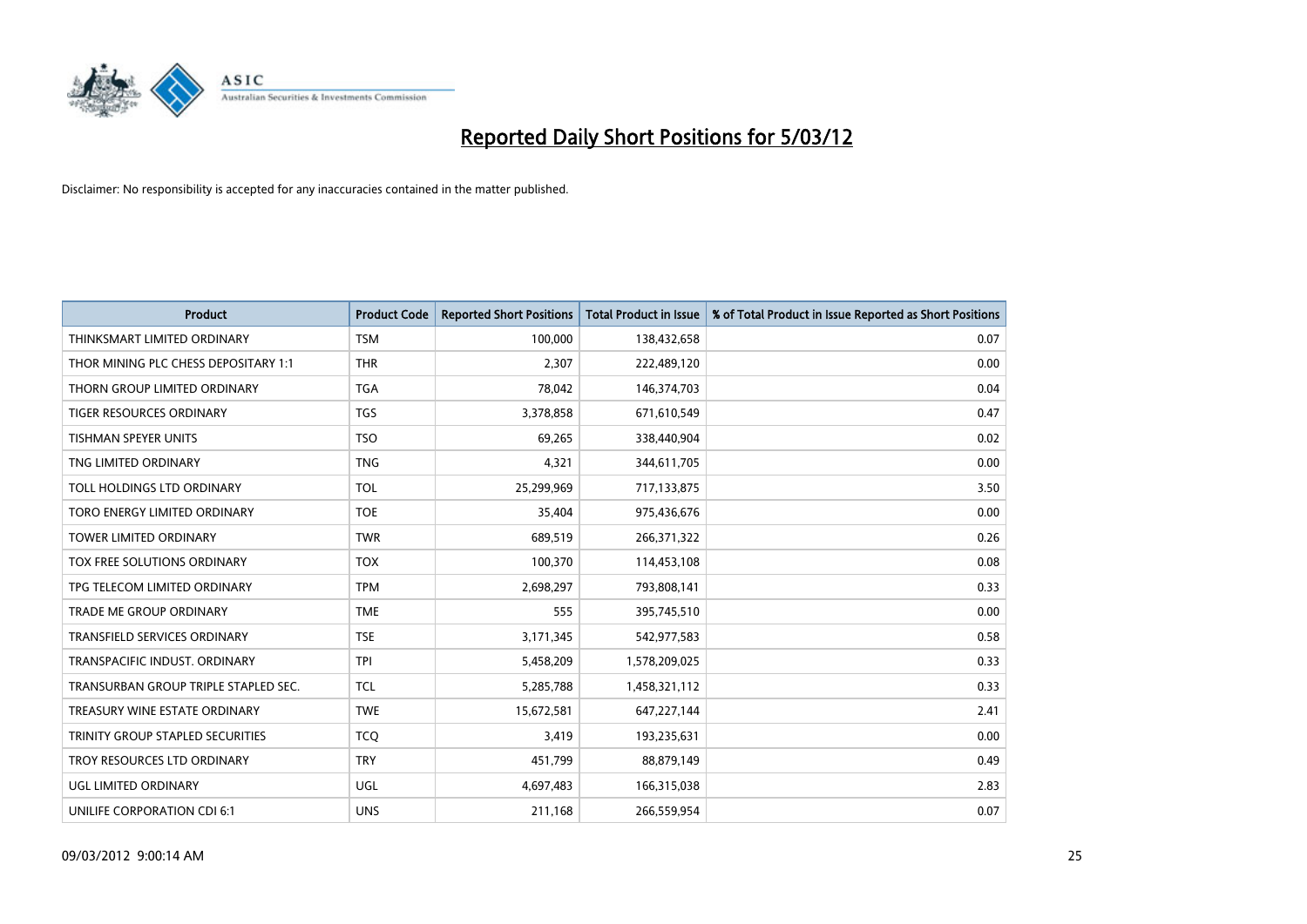

| <b>Product</b>                         | <b>Product Code</b> | <b>Reported Short Positions</b> | <b>Total Product in Issue</b> | % of Total Product in Issue Reported as Short Positions |
|----------------------------------------|---------------------|---------------------------------|-------------------------------|---------------------------------------------------------|
| <b>VDM GROUP LIMITED ORDINARY</b>      | <b>VMG</b>          | 11,116                          | 933,584,567                   | 0.00                                                    |
| <b>VENTURE MINERALS ORDINARY</b>       | <b>VMS</b>          | 284,422                         | 232,468,592                   | 0.12                                                    |
| VIEW RESOURCES LTD ORDINARY            | <b>VRE</b>          | 1,760                           | 881,953,670                   | 0.00                                                    |
| VIRGIN AUS HLDG LTD ORDINARY           | <b>VAH</b>          | 4,174,665                       | 2,210,197,600                 | 0.19                                                    |
| <b>VITA GROUP LTD ORDINARY</b>         | <b>VTG</b>          | 75,190                          | 142,499,800                   | 0.05                                                    |
| VITERRA INC CDI 1:1                    | <b>VTA</b>          | 3,838                           | 68,629,939                    | 0.01                                                    |
| <b>WATPAC LIMITED ORDINARY</b>         | <b>WTP</b>          | 20,038                          | 184,594,526                   | 0.01                                                    |
| <b>WDS LIMITED ORDINARY</b>            | <b>WDS</b>          | 3,768                           | 144,740,614                   | 0.00                                                    |
| <b>WEBIET LIMITED ORDINARY</b>         | <b>WEB</b>          | 71,884                          | 72,584,641                    | 0.10                                                    |
| WESFARMERS LIMITED ORDINARY            | <b>WES</b>          | 26,023,591                      | 1,006,485,848                 | 2.57                                                    |
| WESFARMERS LIMITED PARTIALLY PROTECTED | <b>WESN</b>         | 2,267,266                       | 150,586,314                   | 1.51                                                    |
| <b>WESTERN AREAS NL ORDINARY</b>       | <b>WSA</b>          | 11,517,177                      | 179,735,899                   | 6.38                                                    |
| WESTERN DESERT RES. ORDINARY           | <b>WDR</b>          | 948                             | 208,594,203                   | 0.00                                                    |
| WESTFIELD GROUP ORD/UNIT STAPLED SEC   | <b>WDC</b>          | 20,073,369                      | 2,308,988,539                 | 0.84                                                    |
| WESTFIELD RETAIL TST UNIT STAPLED      | <b>WRT</b>          | 39,693,743                      | 3,054,166,195                 | 1.30                                                    |
| <b>WESTPAC BANKING CORP ORDINARY</b>   | <b>WBC</b>          | 58,129,597                      | 3,054,129,398                 | 1.85                                                    |
| WHITE ENERGY COMPANY ORDINARY          | <b>WEC</b>          | 5,387,634                       | 316,104,241                   | 1.71                                                    |
| WHITEHAVEN COAL ORDINARY               | <b>WHC</b>          | 7,686,895                       | 496,245,083                   | 1.55                                                    |
| WHK GROUP LIMITED ORDINARY             | <b>WHG</b>          | 34,194                          | 265,200,652                   | 0.01                                                    |
| <b>WILDHORSE ENERGY ORDINARY</b>       | <b>WHE</b>          | 26,413                          | 250,928,627                   | 0.01                                                    |